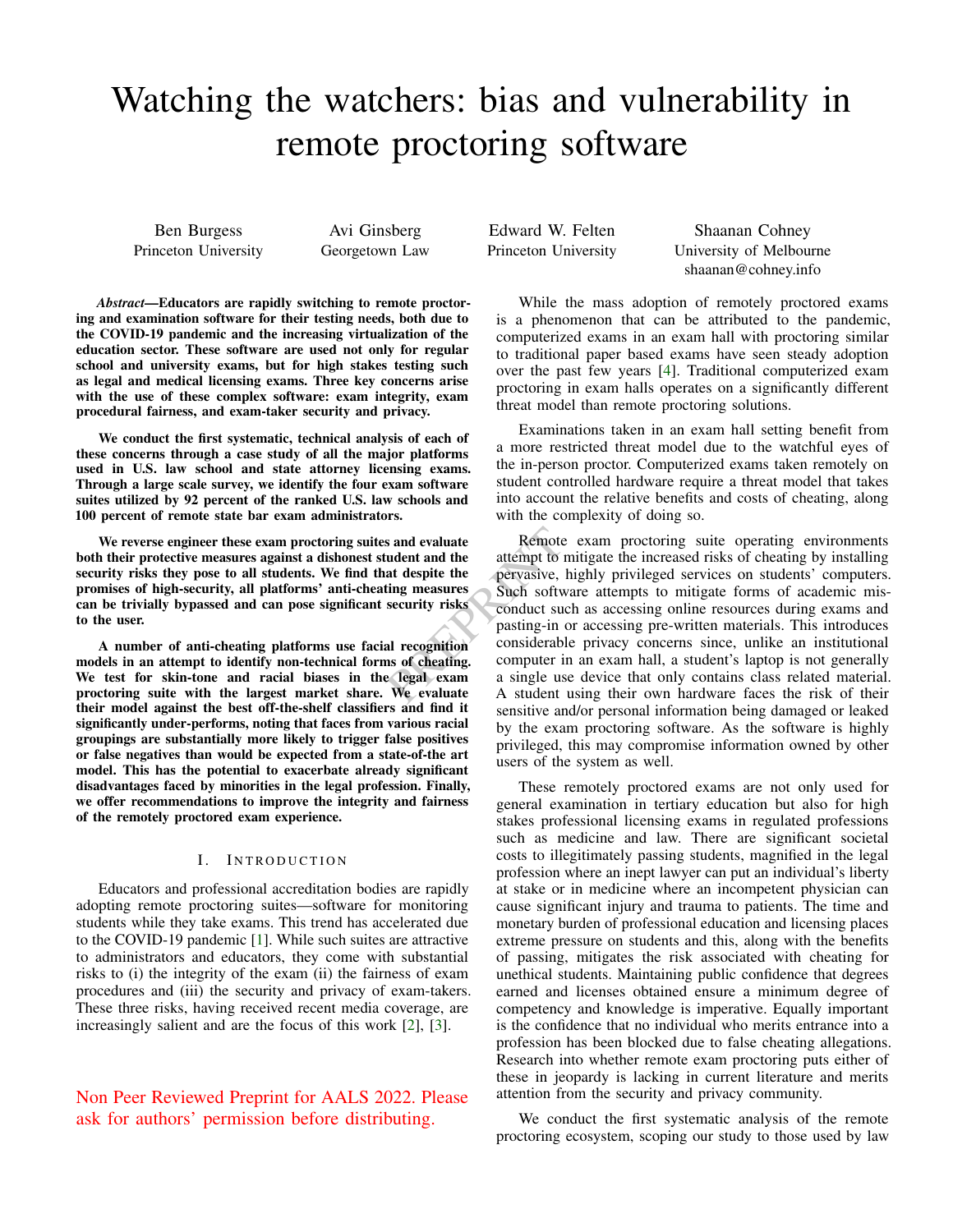school and state bar exam boards. We aggregate public data from (and where necessary survey) all law schools and state bar exam boards to determine which proctoring suites they use. We find four exam suites—Examplify, ILG Exam360, Exam4, and Electronic Blue Book—implemented by 93 percent of U.S. law schools and 100 percent of remote state bar exam administrators. By limiting our scope to a particular regulated profession, our case studies are able to adequately represent the entire set of platforms in use within their examination settings, increasing our confidence in the results. However, we do not have reason to suspect that applying our methodology to other examination settings would yield substantially different results.

We then reverse engineer the four exam suites and find vulnerabilities of varying complexity that would allow a user to compromise the purportedly secure testing environments. We evaluate the suites in the context of three potential adversaries: a law student; a law student with computer science experience; and an experienced reverse engineer, and discuss vulnerabilities we find in the context of these adversaries. We analyze the impact exam security guarantees have on a student's privacy and find the majority of the exam proctoring suites we analyzed install a highly privileged system service that has full access to a user's activities. We find private information being transmitted to the exam proctoring suite vendor's servers during the exam that contains logs created before the exam began, highlighting the trade off in providing these guarantees.

Through this analysis, we determine that Examplify implements a facial recognition classifier to authenticate a student against pre-existing photographs prior to starting an exam. The facial recognition classifier is then run during the exam, depending on the settings selected by the educator, to determine whether the student who opened the exam and was authenticated is the student who is taking the exam. We are able to extract the name of the facial recognition system Examplify is using, face-api.js, and note that they are employing the pretrained models that are publicly available on the face-api's GitHub. We test these models against the current state-of-theart (SOTA) classifiers across several different racial groups and demonstrate significant variance between subjects compared to the SOTA algorithms. We discuss execution time and licensing concerns of the SOTA algorithms to help understand why the current model was adopted. Finally, we discuss the terms of service and user interface of the exam proctoring suite to determine whether a user is giving informed consent for all of the monitoring.

We conclude with recommendations for steps that educators and students can take to limit the privacy impact of remote exam proctoring and provide vendors with suggestions to improve exam integrity while lessening the student privacy impact.

# Contributions.

- We conduct a survey of the top 180 law schools and all state bar associations in the United States to determine their remote proctoring practices and will release the dataset as part of publication. [\(Section III-C\)](#page-3-0).
- We reverse engineer four exam proctoring suites and identify the security the proctoring suite provides the institution and then the impact providing this security has on a student's privacy [\(Section IV\)](#page-3-1).
- We build (and on publication, will release) a tool for automatically and rapidly extracting key security and privacy properties of exam suite software.
- We perform a detailed evaluation of racial biases in the facial recognition model used in the software with the dominant market-share for remote proctoring in law schools [\(Section V\)](#page-9-0).

We evaluate the privacy and bias concerns of software that powerful organizations require students to use, with the express goal of aiding dis-empowered individuals and marginalized groups. Current heightened tensions regarding racial equality and identity bias, along with the COVID-19 related need for new methods of examination, motivate the need for this and similar contributions.

## Research Ethics & Limitations.

While our survey involved contacting law schools and state bar associations to determine what platforms they use and how they use them, our work was exempt from IRB review as we did not collect data pertaining to individuals.

independent from the project<br>
appropriate use of these images<br>
ate a student<br>
ing an exam.<br>
In the exam,<br>
to determine<br>
was authenti-<br>
in the example of beneficence as:<br>
be our work aims to aid<br>
e are able to<br>
the examplif Our analysis of facial recognition systems used a data set containing images of incarcerated individuals who were not given an opportunity by the original researcher to consent to its use for research. We consulted with an applied ethicist independent from the project and determined criteria for appropriate use of these images, most importantly the principle of beneficence. While we are unable to rectify the consent issue, after consideration we believe that our work fulfills the principle of beneficence as:

- Our work aims to aid marginalized groups and disempowered individuals by evaluating software that powerful organizations require students to use.
- Our work does not cause additional harm to the individuals in our dataset, beyond perpetuating its use in academic literature.

Thus, while we are unable to uphold the principle of autonomy to the greatest extent, we believe our research is nonetheless appropriate.

Our analysis of facial recognition systems focuses on racial biases in algorithms, despite evidence that system performance is more closely tied to skin-tone with race as a proxy. However, as our very large reference data sets are racially coded rather than coded by skin tone, a more sophisticated distinguishing analysis was outside our scope.

We necessarily restrict ourselves to a sub-sector within education (law and the regulated professions), as well as centering our work on a limited set of products. This allows us to more comprehensively cover our chosen area and produce timely research in light of the current social need.

We intentionally refrained from evaluating server side components and functionality of the software packages to avoid the accompanying legal and ethical concerns.

Our automated tool is an incremental advance over prior tooling and thus our evaluation of it is limited—however we believe discussing and releasing the tool will simplify replication of our results and facilitate similar analyses of other products. We therefore include a brief discussion of its design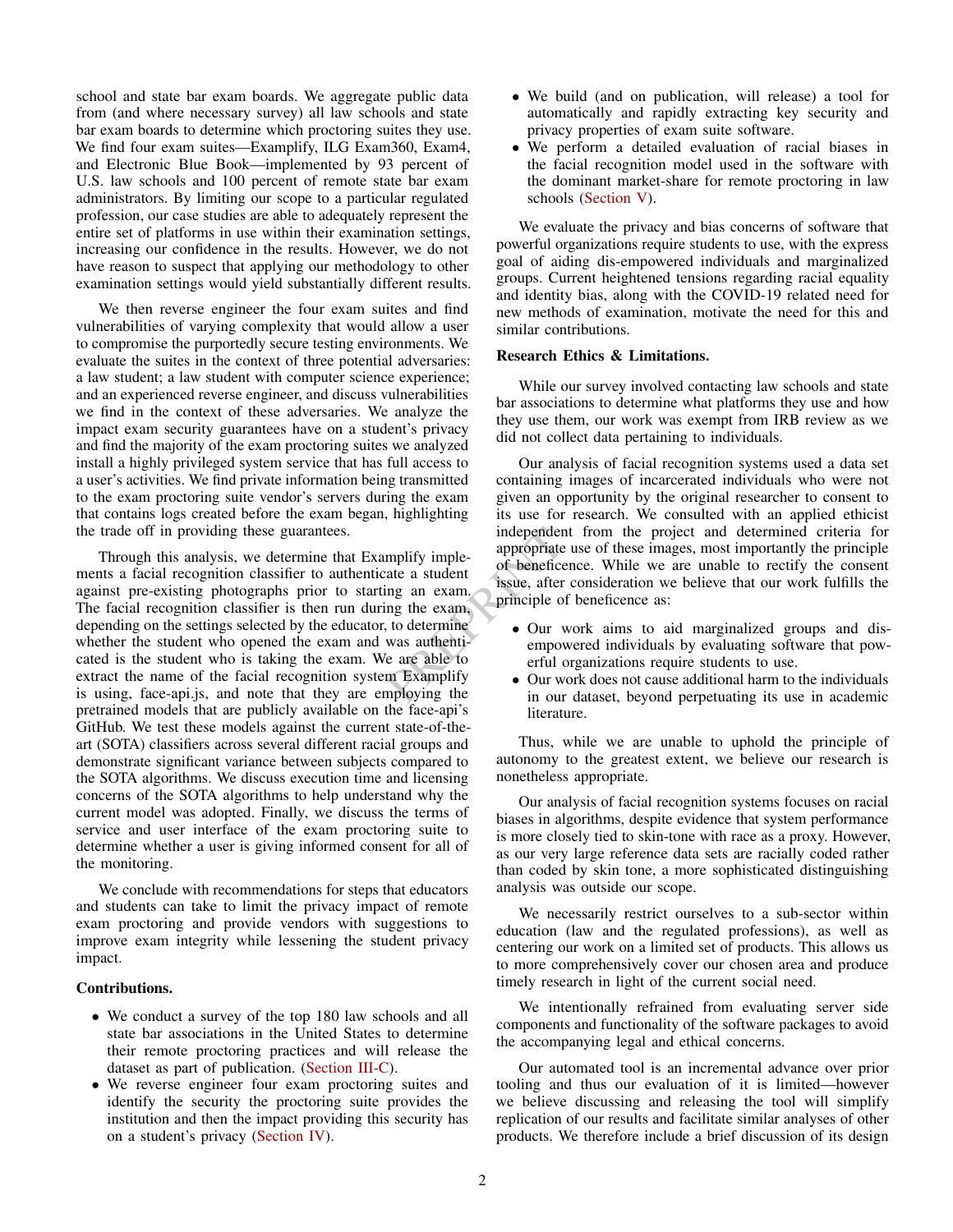<span id="page-2-0"></span>and evaluation as a minor contribution and part of our larger work.

## II. RELATED WORK

Several previous studies [\[5\]](#page-13-4), [\[6\]](#page-13-5) have discussed the different threat model remote proctoring solutions face and provided recommendations for security features that could mitigate these new vulnerabilities such as improved authentication measures or 360 degree cameras. Slusky [\[7\]](#page-13-6) extended this by conducting a study of the security features 20 different exam proctoring suites claim to provide and discussing their strengths and weaknesses against various threat models. Teclehaimanot, ET AL. [\[8\]](#page-13-7) conducted a study of eight John Madison University professors and determined that a significant number of their students appeared to have gained an advantage on remotely proctored exams despite the use of an exam proctoring suite. Cohney,  $ET AL. [9]$  $ET AL. [9]$  performed a multidisciplinary analysis of the risks faced by institutions as they rapidly adopt EdTech in light of the COVID-19 pandemic.

A few studies have been conducted that attempt to quantify how a student's perceived stress and performance varies between remote and in person exam environments. Teclehaimanot, ET AL. [\[8\]](#page-13-7) performed a meta analysis of test scores recorded in proctored and unproctored environments, finding a 0.20 STD variation between the two sets. Karim, ET AL. [10] performed a study on 582 subjects taking a cognitive test in an exam hall versus in a remote setting with exam proctoring software. They found the scores were similar between the two groups but that subjects in the remote setting indicated a higher perceived stress level. Teclehaimanot, ET AL. [\[8\]](#page-13-7) conducted a survey of eight experts from different universities who had previous experience with remote exam proctoring solutions to determine the primary factors that influenced their adoption of the solutions. They found the perceived trust of the vendor and the security of the offering to be the primary factors. The recent work of Balash, ET AL. [\[11\]](#page-13-10) presented an in depth user-study of student responses to remote proctoring software in light of the pandemic.

Several previous studies have demonstrated biases in the different components of facial recognition systems [\[12\]](#page-13-11), [\[13\]](#page-13-12). Singh,  $ET AL. [14]$  $ET AL. [14]$  extended this by creating targeted attacks to cause false positives by the classifier. We do not investigate these attacks in the context of Examplify's classifier but anticipate no reason they would not be applicable. Nagpal, ET AL. [\[15\]](#page-13-14) evaluated several different machine learning classifiers using the Multi-PIE and Morph-II datasets and found significant racial biases. We closely structure our methodology for detecting biases in Examplify's classifiers to follow this work. The National Institute of Standards and Technology (NIST) conducted the Face Recognition Vendor Test (FRVT) to quantify face recognition accuracy at a very large scale [\[16\]](#page-13-15) and providing methodological expertise that guides our work.

Most importantly, both teachers and students have documented their concerns—in increasing number since the start of the pandemic. Students have performed their own small scale experiments testing various proctoring suites [\[17\]](#page-13-16), [\[18\]](#page-13-17) while teachers have voiced misgivings [\[19\]](#page-14-0) about use of facial recognition.

## III. PRELIMINARIES

Cheating on exams is a well-known problem faced by educational and license-granting institutions prompting, increased reliance by these institutions on exam proctoring software for cheating detection and prevention. While preventing cheating is important, competing values exist which are equally important such as preserving privacy and security, guarding against racial bias, and ensuring fairness. Ensuring exam integrity while respecting these competing values becomes increasingly difficult with the introduction of remote exam proctoring software that is downloaded and run on a student's personal computer.

#### *A. Exam Software*

mating a 0.20 Internet access and access to<br>
ET AL. [10] the user's machine, perform at<br>
mitive test in communication with another perform at<br>
mitive test in communication with another per<br>
mitive test in the appropriate i Exam software generally consists of a user interface that allows a student to take a computerized exam by displaying multiple choice questions with answers and/or providing text boxes for students to enter answers into. This is coupled with a series of cheating detection and deterrence tools tailored to the threat model assumed by the exam software vendor. The general assumption is that students will try to cheat by searching the internet, opening documents or programs on their computers, or consulting a device, person, or printed material during the exam. To this end, exam software generally block internet access and access to non-approved applications on the user's machine, perform audio recording to detect verbal communication with another person, and run facial recognition to ensure the appropriate individual takes the entire exam and does so without looking away to consult another source of information.

Facial recognition is a particularly problematic aspect of exam software because (as we discuss in [Section V\)](#page-9-0) the facial recognition models used by leading exam software vendors do not exhibit equal accuracy between racial groups creating the possibility for certain groups to be flagged more frequently for potential cheating. The importance of exam software treating all users fairly, regardless of race, gender, or other appearance attributes cannot be overstated.

As a highly regulated industry, law pays particular attention to ethical and professional standards such that when a student cheats within law school or during a licensing exam, there is a high likelihood that the accrediting organization will bar them (potentially permanently) from practice. We infer that these high standards within the profession affect the choice of remote proctoring software platform utilized.

#### *B. Legal Education*

The threat model for law school and bar exams needs to take into account the legal profession testing structure and the nature of the exams themselves. Law school exams are typically graded on tight curves and course grades depend primarily on a single final exam worth at least 85% of the course grade. Law school grades, and thus exams, are closely tied to job prospects (more-so than many other fields) [\[20\]](#page-14-1) and bar exam scores are a determining factor in lawyer licensing. These factors combined with the high-debt burden associated with legal education place extreme pressure on students, often providing strong motivation for unscrupulous students to cheat, even by means of paying outside individuals for materials,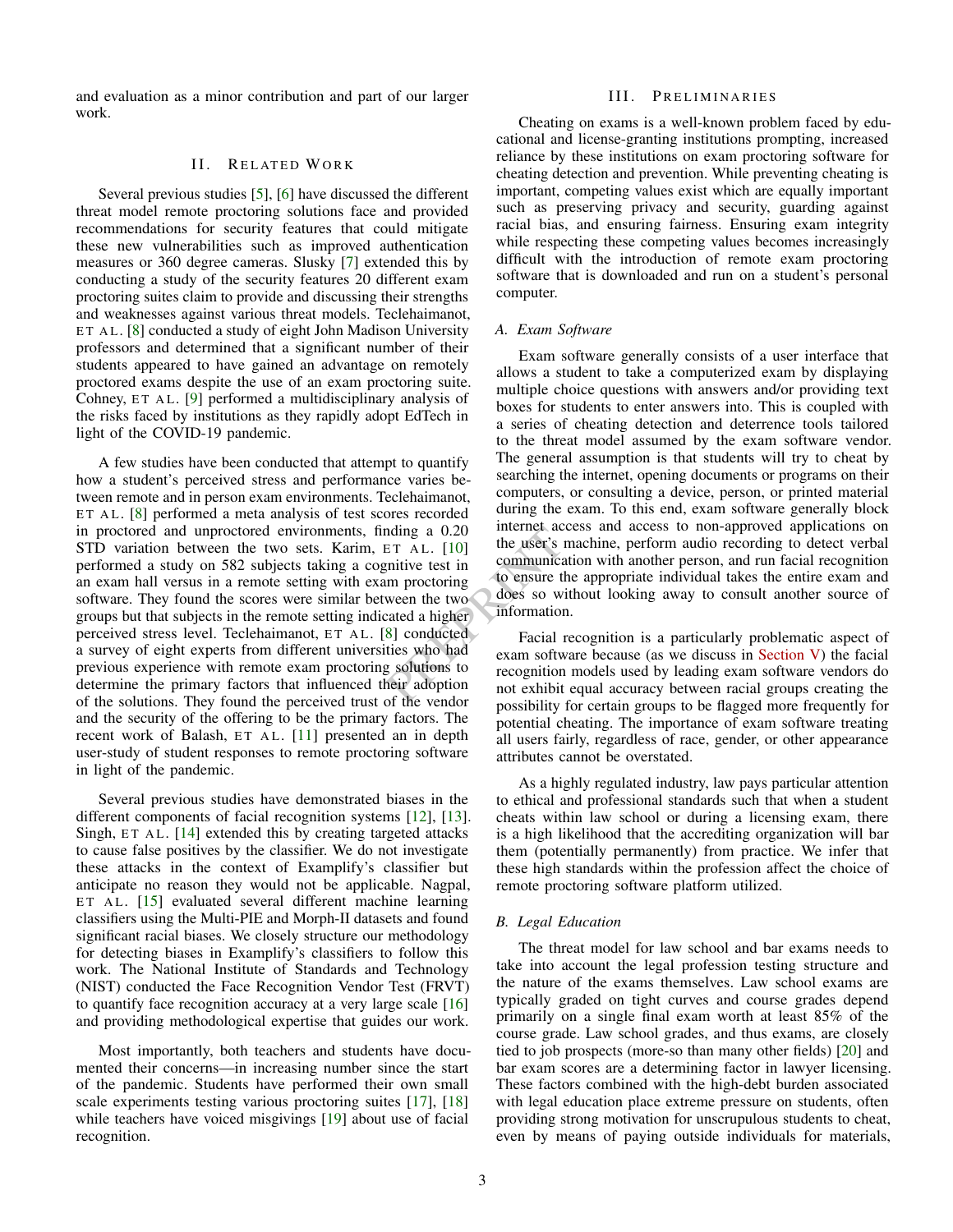<span id="page-3-2"></span>

| <b>Exam Proctoring Suite   Schools</b> |    | <b>Percentage</b> |
|----------------------------------------|----|-------------------|
| Examplify                              | 99 | 55                |
| Exam <sub>4</sub>                      | 52 | 28.89             |
| Electronic Blue Book                   | 13 | 7.22              |
| Canvas                                 | 4  | 2.22              |
| MyLaw                                  | 3  | 1.67              |
| ILG Exam360                            | 1  | 0.56              |
| Other                                  | 5  | 2.78              |
| Unknown                                | 3  | 1.67              |

Table I: Proctoring Suite Market Share in Law School. We tabulate the adoption of remote exam proctoring suites by the top 180 law schools in the United States. Examplify is the leading proctoring suite followed by Exam4 and Electronic Blue Book. A few smaller schools use less well known software offerings such as Canvas or MyLaw. We were unable to determine software used for three schools as two did not respond to inquiries and one closed down operations. Top 180 status was determined in accordance with the US News and World Report 2021 ranking.

technical bypasses, or cheating tools. Law school exams often take the format of a story riddled with legal issues that a student must identify and analyze. Exam answers often consist of several pages of written text so that cheating by simply copying another student's answer would be painfully obvious. Student cheating by attaining or predicting exam contents in advance in order to pre-write answers or using messenger apps during the exam to consult friends comprise the likely threat model and represent a more difficult to detect cheating scheme. COVID-19 has caused bar associations and schools to rapidly adopt a remote (at home) testing model forcing administrators to look for additional assurances that cheating attempts will be detected.

#### <span id="page-3-0"></span>*C. Software Usage Survey*

We identify the proctoring software used by the top 180 law schools by scraping public facing websites and making private inquiries to law school administrations. We repeat this process for every state bar association's licensing exam. Examplify, ILG Exam360, Exam 4, and Electronic Blue Book are the four primary exam software suites in use by over 91% of law schools and 100% of bar exam associations. We select these for analysis in the remainder of this work.

[Table I](#page-3-2) depicts the results of our survey of remote proctoring software adoption across ABA-accredited United States law schools while [Figure 1](#page-4-0) illustrates our compiled parallel list for every state bar association's licensing exam. Our data set with the individual school and state bar remote proctoring suite adoption choices is available at [https://github.com/proctorings](https://github.com/proctoringsecurityndss2022/ProctoringSuiteAdoption) [ecurityndss2022/ProctoringSuiteAdoption.](https://github.com/proctoringsecurityndss2022/ProctoringSuiteAdoption)

## IV. CHEATING

<span id="page-3-1"></span>In order for remote exam proctoring software to provide a significant benefit to exam integrity, it is critical that it effectively prevents attempts to cheat. This is a non trivial task as there is a very broad threat model due to the relatively uncontrolled setting and hardware they must account for. To evaluate the security of the currently used offerings, we present a reverse engineering methodology that allows us to accurately analyze the security provided by these exam proctoring suites. We propose three theoretical adversaries that would be realistic adversaries to a remotely proctored law exam. We then discuss potential ways each of these adversaries could compromise the security features we found and potential attacks this would allow them to perform.

## *A. Methodology*

The four exam suites we analyzed are not open source, so we reverse engineer the binaries using existing static and dynamic analysis tools and target three primary questions: (1) Do the exam suites provide the security guarantees they promise? (2) What privacy is the user required to give up to achieve these security guarantees? and (3) Are the exam integrity checks performed fairly across all examinees?

From the same state and sing common revert<br>system log inspection and record<br>we also use traditional disasses<br>workflows to manually inspect<br>areas workflows to manually inspect<br>sissues that a a reference position then develo We isolate suspected critical functions in the exam proctoring suites using common reverse engineering methods such as system log inspection and recording user interface dialogues. We also use traditional disassembly and reverse engineering workflows to manually inspect binary areas of interest. We first target the critical functions we identified earlier to achieve a reference position then develop this to other functions by analyzing function references and dependencies. This approach only allows us to view data statically stored in the binary which is only a sub-portion of the entire application's operating state. We employ dynamic analysis to extend this analysis and allow us to view the state of the exam proctoring suite as it is running. A few exam proctoring suites we analyzed implement a scheme to detect when a debugger is attached and run an alternative code flow. This can be removed, however, through patching of the binary which allows the standard control flow to be followed.

> To evaluate exam transit integrity, we use standard network interposition techniques to evaluate whether the connection to retrieve the exam is over an encryption TLS connection or in plaintext. If the connection is over TLS, we evaluate the program's response to being served: (1) a valid certificate that has an incorrect common name; and (2) a self signed certificate that is not recognized by any certificate authority (CA) but that bears the correct common name. We also attempt to force a downgrade by blocking access to the port before the handshake can occur and then watching for further plaintext retries on a separate port.

> We defer the evaluation of exam fairness to [Section V,](#page-9-0) to allow for its increased depth.

## *B. Threat Model for Exam Proctoring*

To ensure that our work fairly represents the context, we informally model three adversaries likely to interfere with the fair and secure operation of a remotely proctored law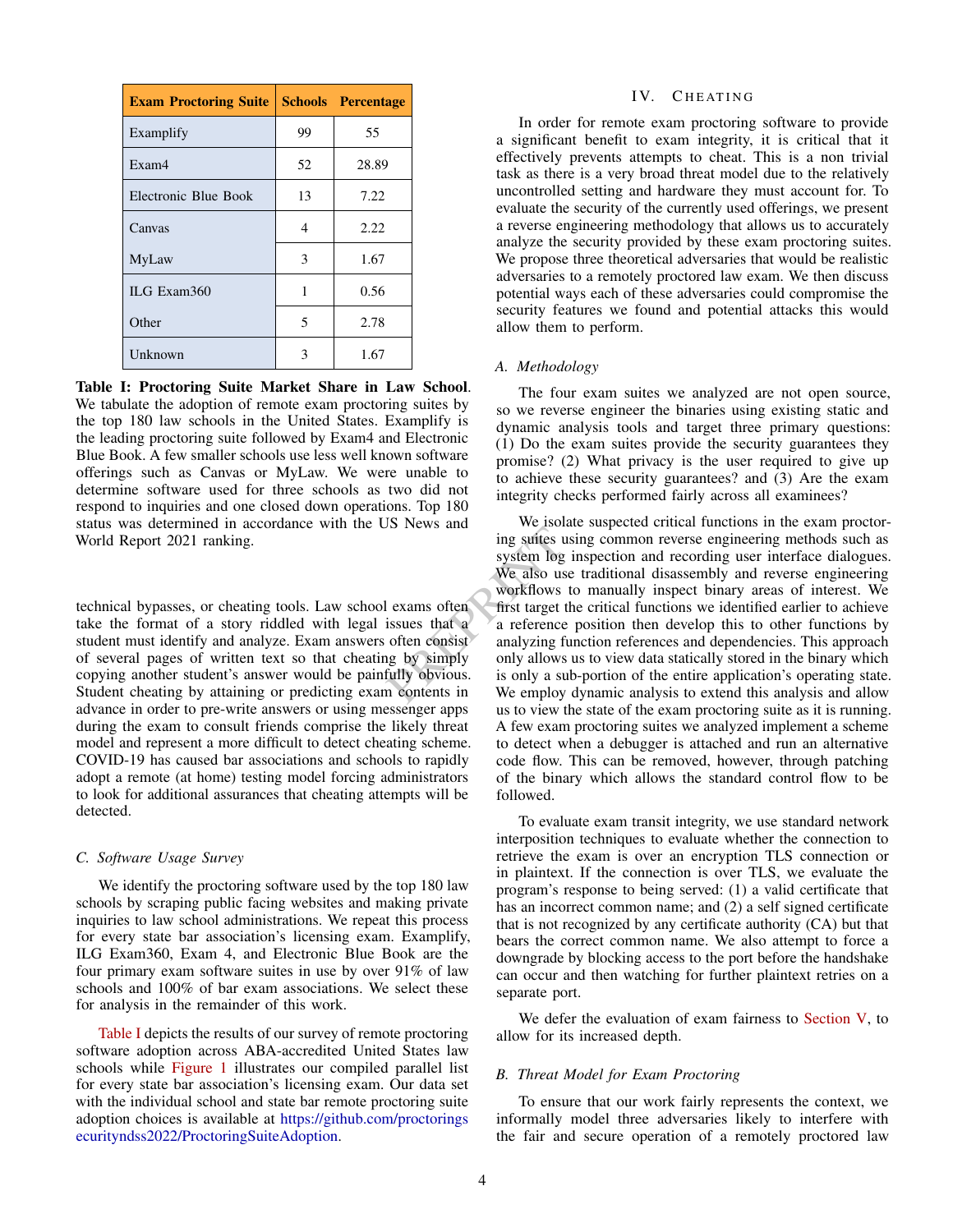<span id="page-4-0"></span>

Figure 1: Proctoring Suite Market Share Across Bar Exams. The figure depicts adoption of remote exam proctoring suites by state bar exam associations is mapped out across the United States. Examplify has a dominant, majority market share, followed by ILG Exam360 and then Exam4.

exam. We note that any student could easily become a more sophisticated adversary than their background would suggest by either colluding with other students or hiring additional help.

Law Student. We consider law students to be individuals without experience in reverse engineering software or programming. They can adjust basic system and file settings, configure simple hardware devices, and use known passwords. They cannot modify binary settings or extract encryption keys. Attacks with a budget ranging from a few to several thousands of dollars are feasible, given the hundreds-of-thousands of dollars spent on law school.

Law Student with CS Background. We consider law students with computer science background as individuals who do not have extensive experience reverse engineering software but who have significant programming experience, familiarity with basic system administration, and the capability to extract keys from the binary but no ability to modify any portion of the binary.

Experienced Reverse Engineer. We consider experienced reverse engineers as individuals with all the prior capabilities with additional experience analyzing binaries, disassembling software, applying patches, and rebuilding binaries. They are familiar with advanced system administration and are able to adjust any setting, configure hardware devices, modify drivers, and use custom encryption tools. They are also able to extract encryption keys from the binary and modify the control flow of the binary. While we expect the number of students with this background is low, such individuals may sell their services or cracked versions of software.

# *C. Results*

Exam proctoring suites use a few distinct components to insure exam integrity is maintained: exam monitoring which prevents or detects the student accessing unauthorized content during the exam; exam content protection which attempts to prevent the student from accessing the questions or answers to the exam outside of the proctoring environment; and identity verification and authentication which ensures the student is actually taking the exam versus a third party. We categorize our findings based on these components for the following four proctoring suites: Examplify, Exam 4, Electronic Blue Book, and ILG Exam360.

*1) Exam Monitoring:* The exam monitoring components in an exam suite aim to prevent a student from accessing unauthorized resources during the exam and may even restrict the student from beginning the exam if certain parameters are not met. [Table II](#page-5-0) provides an overview of the features used by each suite. The features we identified as comprising the exam monitoring component of exam integrity are detailed with each exam suite's feature implementation outlined:

Virtual Machine Protection. A student running the exam proctoring software inside a virtual machine environment can easily exit the environment with a hotkey and completely evade any monitoring the exam proctoring suite hoped to provide. To prevent this, most suites feature virtual machine detection to detect and prevent attempts to run the software inside a virtualized container or hypervisor. The most common implementation of this is a simple check of the computer's CPU manufacturer to see if the string matches known virtual machine software vendors. An additional check of CPU temperature for constant values or known presets can be run since a virtual CPU does not often pass through the real value from the actual CPU.

From the set of the sum and the software vendors. An additional help.<br>
software vendors. An additional<br>
constant values or known presividuals with-<br>
programming.<br>
All of the exam suites we<br>
machine check by comparing<br>
Atta All of the exam suites we examined implement a virtual machine check by comparing the CPU vendor field against a list of known virtual machine vendors. Examplify extends this by retrieving the CPU temperature and flagging a device if it reports a CPU temperature of 100C as this is the typical default value virtual machine vendors use. Electronic Blue Book also checks the computer, hard drive, network adapter, and bios vendor information to see if the field contains the string 'virtual'. If a virtual machine is detected, they log the attempt and prompt the user to run the software outside of a virtual machine. [Table III](#page-7-0) provides a list of popular virtual machine hypervisors that are blocked by each proctoring suite.

> Virtual Webcam/Microphone Detection. Virtual webcam and microphone programs exist that allow a user to generate a virtual device which either returns data from a remote endpoint or from a file. This can allow a student to bypass identity verification performed by the exam proctoring suite by either returning video of themselves in another location while someone takes the exam for them or by returning a prerecorded video of them taking the exam. Exam proctoring suites attempt to mitigate this threat by checking the device vendor and bus location against a list of flagged vendors. If one of these blocked devices is detected, the software will either flag the exam for further review or prevent the student from beginning to take it.

> Examplify and ILG Exam360 detect virtual webcams and microphones by retrieving the operating system's device list and comparing it to known virtual device vendors. Exam4 and Electronic Blue Book do not use the computer's webcam or microphone so they don't implement a check. A list of popular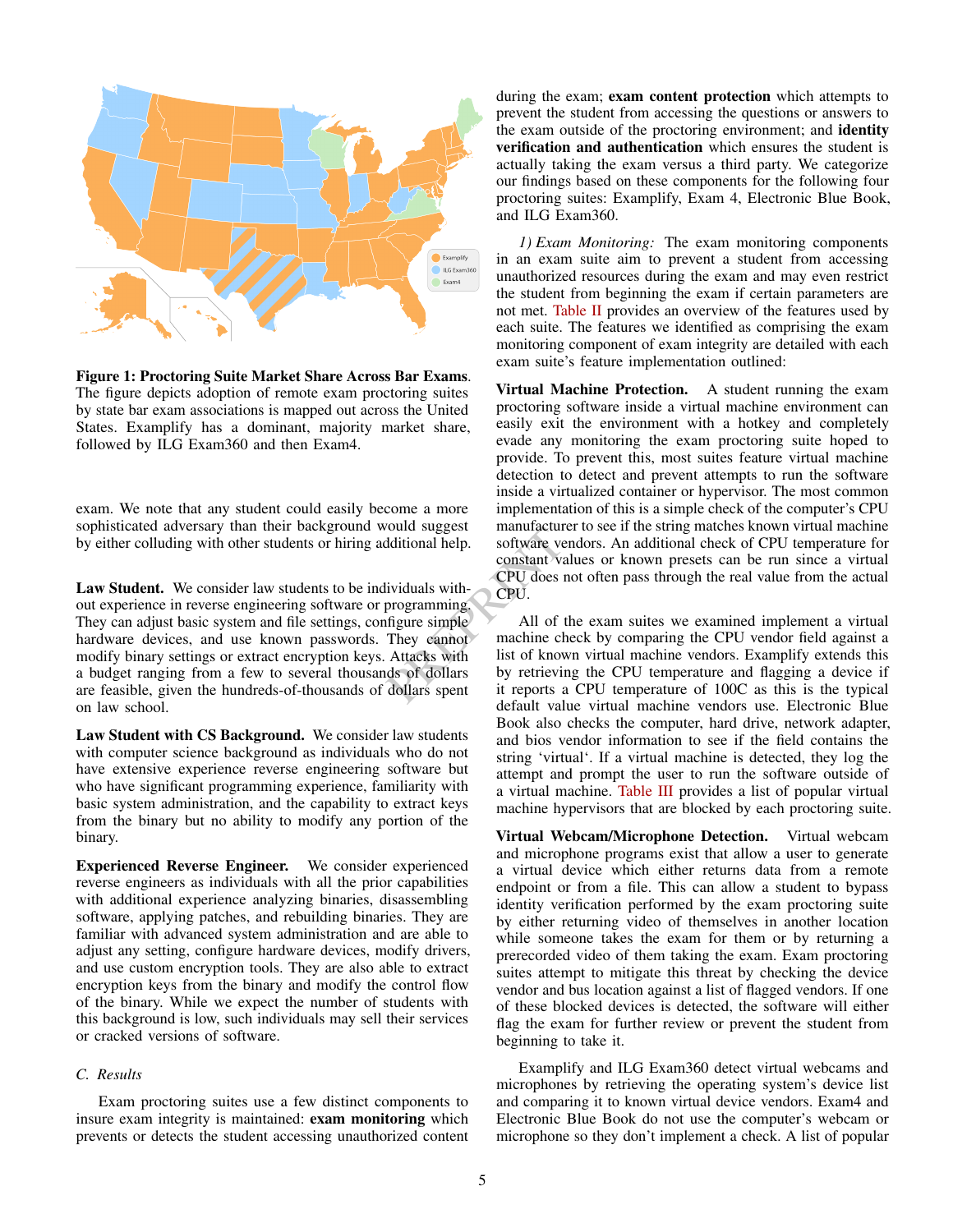<span id="page-5-0"></span>

|                 |                                      | <b>Examplify</b>      | Exam4             | <b>EBB</b>        | ILG Exam 360      |
|-----------------|--------------------------------------|-----------------------|-------------------|-------------------|-------------------|
|                 | <b>Encryption at Rest</b>            | AES-256               | AES-256           | 3DES              | AES-256           |
| <b>Security</b> | <b>Encryption in Transit</b>         | <b>HTTPS</b>          | $HTTP*$           | $HTTP*$           | <b>HTTPS</b>      |
|                 | <b>Virtual Machine Protection</b>    | <b>Block List</b>     | <b>Block List</b> | <b>Block List</b> | <b>Block List</b> |
|                 | <b>Virtual Device Detection</b>      | <b>Block List</b>     | N/I               | N/I               | <b>Block List</b> |
|                 | <b>Clipboard Management</b>          | Integrated            | Cleared           | Cleared           | Integrated        |
|                 | <b>Screenshot Capture</b>            | N/I                   | N/I               | N/I               | App Window        |
|                 | <b>Process Restrictions</b>          | <b>Allow List</b>     | <b>Block List</b> | <b>Block List</b> | <b>Allow List</b> |
|                 | <b>Network Access Restriction</b>    | Route Table           | Adapter Disable   | N/I               | Null DNS          |
| Privacy         | <b>Initial Identity Verification</b> | Automated             | N/I               | N/I               | Human             |
|                 | <b>Continuous Identity Check</b>     | Automated             | N/I               | N/I               | Human             |
|                 | <b>System Service</b>                | Always Running        | App Running       | App Running       | App Running       |
|                 |                                      | App List              |                   |                   | <b>OS</b>         |
|                 | <b>Device Identifiers</b>            | <b>OS</b><br>Hardware | N/I               | N/I               | Hardware          |

Table II: Security and Privacy Features of Proctoring Software. The security and privacy features of Examplify, Exam4, Electronic Blue Book (EBB), and ILG Exam 360 are summarized above. Entries marked N/I indicate that a given feature was not implemented by a specific product.

vendors that are on the list of blocked hypervisors can be seen in [Table III.](#page-7-0)

Clipboard Management. Students copying pre-written text into an exam is a major concern, especially in the field of law where exam essay answers may require lengthy summaries of law and/or analysis that can be prepared before the exam. Exam proctoring suites attempt to prevent this by either clearing the clipboard before the exam or logging its contents for later analysis. During the exam the clipboard generally can be used inside the proctoring suite but copying from outside apps is prohibited or logged using a similar method.

The exam proctoring suites implement clipboard protection by calling the system clear function. The content is not captured before the clear operation by any of the suites. Exam4 and ILG Exam360 implement a custom restricted clipboard for use inside the test environment which limits what can be copied to only plaintext items.

Screenshot Capture. Exam proctoring suites often offer screenshots of the student's screen during the exam to allow a proctor to retroactively review the exam session to determine if unauthorized resources were accessed on the computer. These

screenshots are normally captured using a highly privileged system level service which leads to potential privacy issues when an exam is not in progress.

ILG Exam360 is the only exam suite that provides screenshot captures of the student's computer during an exam. The screenshot is captured by calling their highly privileged system service using a Javascript call which uploads the screenshot to an Exam360 controlled server.

Process/Application Restrictions. Process restrictions are normally used to limit what applications a student can access during an exam. These are generally implemented using a process allow list that contains processes specifically allowed by the exam in addition to critical processes the operating system needs to maintain the computer's function. A weaker implementation that may also be used involves process block lists that prevent certain processes such as web browser activation from being started. Both of these approaches are implemented using the exam proctoring suite's highly privileged system service which starts a watchdog service that forcefully kills unauthorized processes.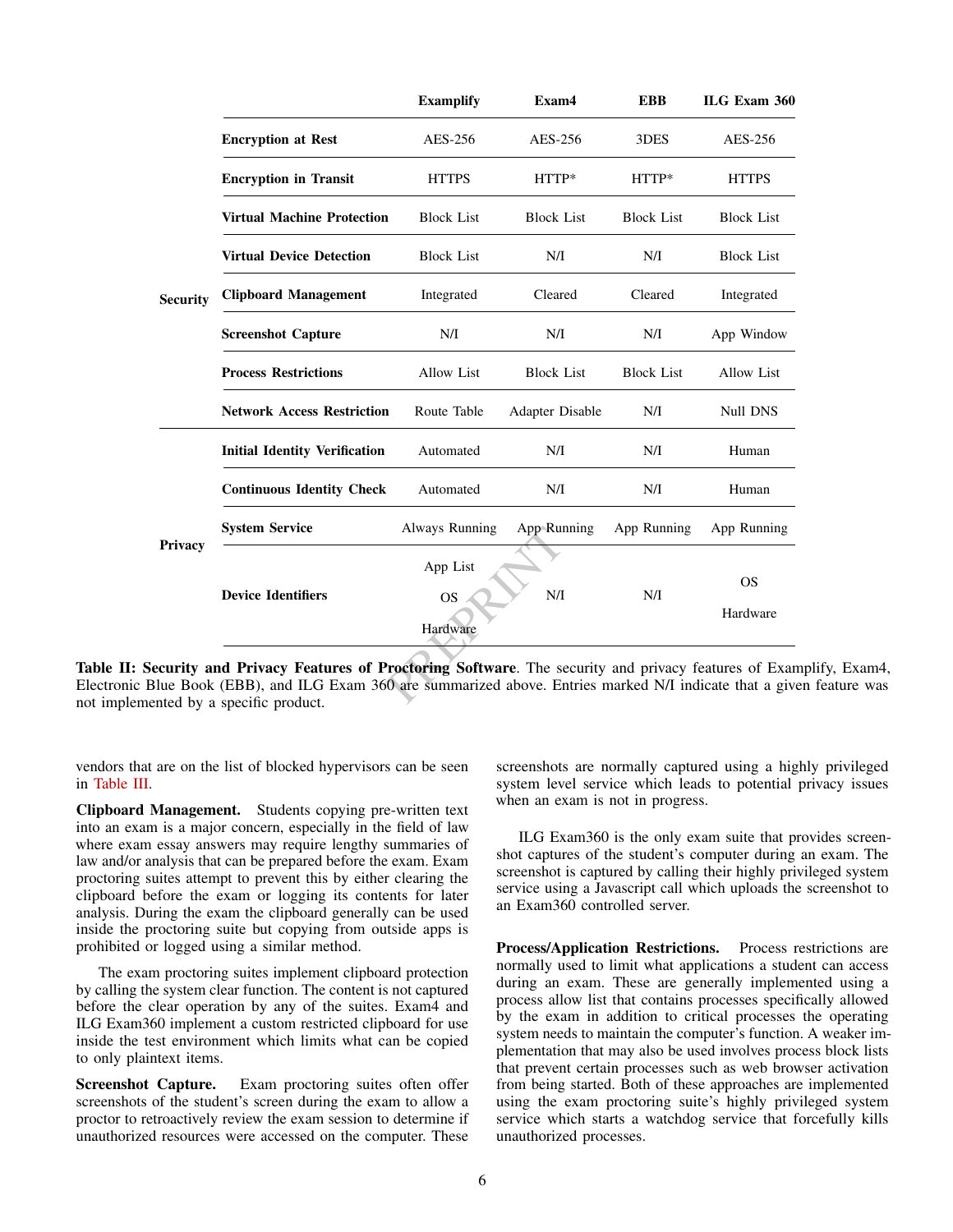Examplify and ILG Exam360 compare the processes currently running on the system to a list of processes they allow along with any processes allowed by the exam. They call their service helper to forcibly kill and continuously monitor for any processes that are running but not included on the list. Exam4 and Electronic Blue Book have a list of services that they disallow which are killed upon an exam being started.

Network Interception. Closed book exams require limitation on a student's ability to easily search for information on the internet. The different approaches suites can implement to block internet access include: dropping internet traffic, inserting an active man in the middle to capture traffic, or redirecting the traffic to the vendor's servers. The simplest approach is dropping the traffic using a routing rule.

Examplify restricts network traffic by inserting a null route into the default operating system routing table. Exam4 disables the network adapter during the examination. ILG Exam360 inserts a null DNS entry into the network configuration to cause domain name resolution to fail. Electronic Blue Book does not implement any network restrictions other than blocking access to common websites through their process block list. None of the implementations we inspected captured browser traffic or redirected it to a site controlled by the exam proctoring suite vendor.

*2) Exam Content Protection:* Exams are often downloaded to student computers before the actual exam begins. The security of an exam in transit from the servers of the exam proctoring suite vendor to the client is paramount since traffic can be easily intercepted using off the shelf solutions. The exams need to be protected both during the download and while they sit on the student's computer to prevent early or unauthorized access. In transit and at rest exam suite encryption implementation is detailed below.

Encryption In Transit. Examplify and ILG Exam360 use transport layer security (TLS) for all of their connections. The certificate chain, expiration date, and common name are correctly verified which mitigates active man in the middle attacks. The connection is never downgraded to plaintext HTTP even if the software is unable to successfully complete the handshake. Examplify includes their own certificate store inside the software to prevent potentially using a modified system certificate store. Exam4 and Electronic Blue Book allow the individual institution to select their transport layer security settings. We note several institutions in the Electronic Blue Book binary are not configured to use HTTPS. Additionally, the school which we obtained the Exam4 binary from did not have TLS configured.

Encryption at Rest. Examplify, ILG Exam360, and Exam4 implement AES-256 for encrypting the exams at rest on the student's computer. ILG Exam360 and Exam4 use SHA1 to derive the AES key from a password. Examplify uses 10,000 iterations of the PBKDF2 function to derive the exam password. The exam manifest which contains the main exam password salt, exam information, allowed resources, and monitoring settings is encrypted separately using a static key stored in the Examplify binary. Electronic Blue Book allows the institution to choose between Triple DES and AES for encrypting their exams and 1,000 iterations of SHA1 is used by default for the password derivation but the institution can configure the

iteration count to use. The password salt is statically stored in the Electronic Blue Book binary and is set to 'Kosher'.

*3) Identity Verification and Authentication:* Exam suites all implement some form of user authentication to ensure that the test taker matches the individual to be assessed.

Logins and Photographic ID. Exam4, ILG Exam360, and Electronic Blue Book implement standard single factor logins. OAuth is not supported by any of these solutions so institutions cannot easily add more extensive identity verification measures such as two factor verification. Examplify implements a similar single factor login, however, institutions can enable an automated photographic identity verification before a student is allowed to take an exam. ILG Exam360 also offers photographic verification of a student's identity but they implement a remote webcam approach which connects a student with a human proctor to conduct the verification before the exam begins.

General Interaction Fingerprinting. Several exam suites implement general interaction fingerprinting which analyzes the pattern of a student's key strokes and mouse movements against the class average to determine if there are any anomalies. If an anomaly is detected the exam is flagged for a human proctor to review. This poses the risk of potentially unfairly flagging students with disabilities or who otherwise deviate from the class average's pattern for legitimate reasons.

Proposition and and according to the same in the search of the exametion. Examet the since traffic and according to the exam. This is implemented in the exam. This is implemented in the exam. This is implemented went early Facial Recognition. Exam proctoring suites employ facial recognition to perform identity verification of the student taking the exam. This is implemented to serve as an analog to students showing their ID upon entering an exam hall and acts as a countermeasure against another person taking the exam for the student. The student's image is normally compared against a trusted reference image of the student and the distance of the facial vectors is compared and verified if the distance is below a certain threshold.

> ILG Exam360 performs facial recognition in some cases but also employs a remote human verification method so that the final verification resembles that of an exam hall session. Examplify's verification implementation relies on an automated facial recognition classifier. Our research identified bias introduced by Examplify's process and we detail the results of our case study into Examplify's process in [Section V-C.](#page-11-0)

# *D. Impact Analysis*

To evaluate the impact of remote exam proctoring on exam integrity we must determine whether the security features are effective against various adversaries; whether privacy concerns are generated by the use of these features; and whether these features introduce bias into the exam taking process. We start by discussing common attacks that adversaries could use to bypass the security features the proctoring suites offer and relate this to the knowledge level required to perform the attack to demonstrate whether it's a realistic threat to an exam.

*1) Security Feature Vulnerabilities:* The proctoring suites include various features to prevent students from bypassing the protections the suites offer.

Virtual Machines. Virtual machine software allows a guest operating system to be run inside the primary environment,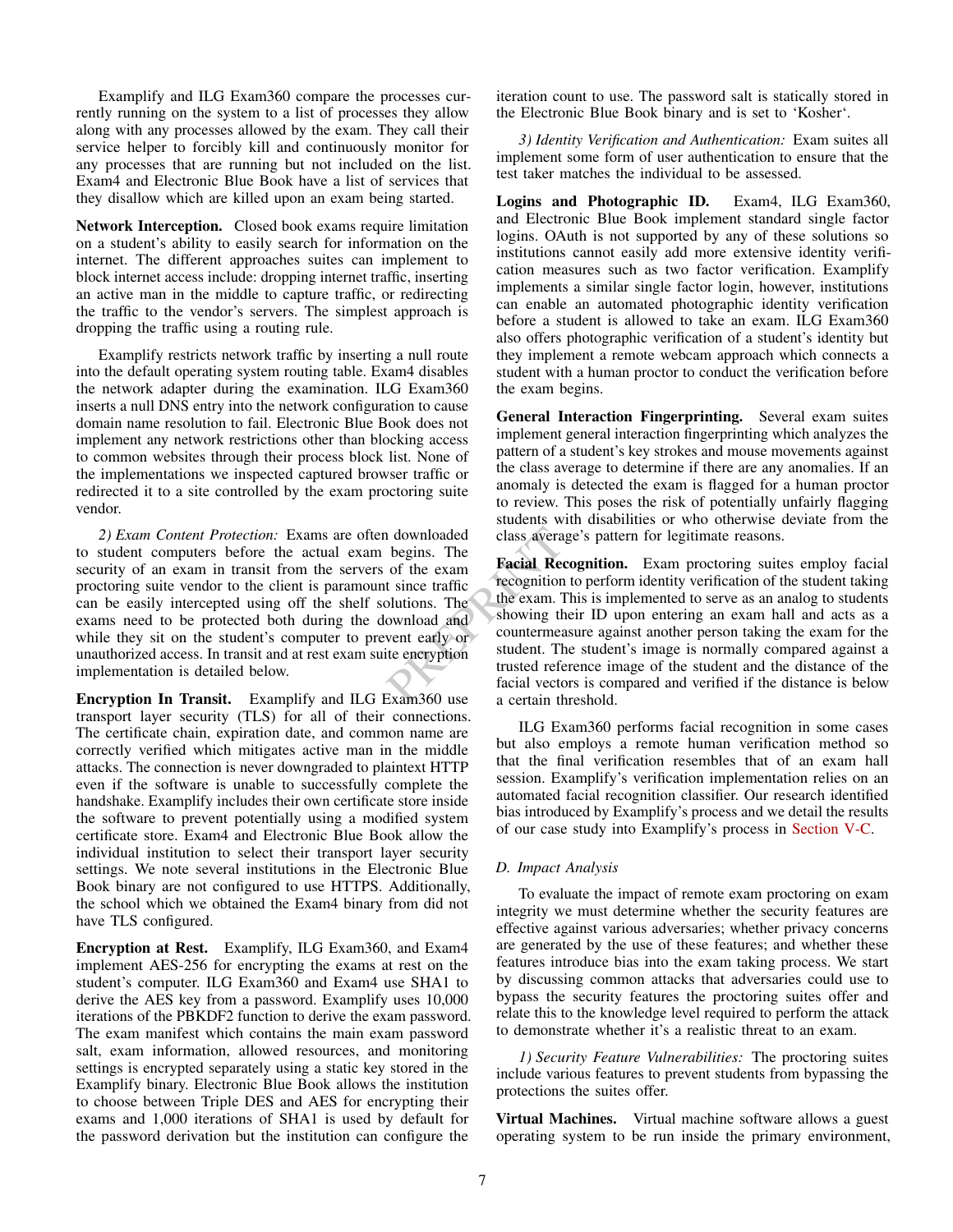<span id="page-7-0"></span>

|                                 |                           |              |              |              | Examplify Exam4 EBB ILG Exam 360 |
|---------------------------------|---------------------------|--------------|--------------|--------------|----------------------------------|
|                                 | <b>VirtualBox</b>         | $\checkmark$ | $\checkmark$ | $\checkmark$ |                                  |
|                                 | <b>VMWare Workstation</b> | $\checkmark$ | $\checkmark$ | $\checkmark$ |                                  |
| <b>Virtual Machine Software</b> | <b>VMWare Fusion</b>      |              | Х            | Х            | Х                                |
| <b>Successfully Detected</b>    | <b>Parallels</b>          |              | $\checkmark$ | Х            |                                  |
|                                 | Hyper-V                   |              | Х            | Х            | Х                                |
|                                 | <b>QEMU</b>               |              | Х            | Х            | Х                                |
|                                 | ManyCam                   |              | N/I          | N/I          |                                  |
|                                 | <b>YouCam</b>             |              | N/I          | N/I          |                                  |
| Virtual Webcam/Microphone       | <b>MyCam</b>              |              | N/I          | N/I          |                                  |
| <b>Successfully Detected</b>    | <b>Logitech Capture</b>   | Х            | N/I          | N/I          | Х                                |
|                                 | <b>OBS</b> Studio         | X            | N/I          | N/I          |                                  |

Table III: Detected Virtual Devices. We tabulate here the set of virtual machines and virtual webcams/microphones detected and blocked by the exam proctoring suites we analyzed. N/I indicates that the exam proctoring suite did not implement any features to detect a virtual device.

bypassing any monitoring an exam proctoring suite could hope to achieve. The CPU vendor check implemented by all of the exam suites can be easily bypassed using common virtual machine software since this field is generally configurable. The additional CPU temperature check Examplify conducts is also easily defeated by configuring the virtual machine to pass through the CPU temperature. The student could either set it to their actual computer's CPU vendor or they could generate a random string not on the block list the exam proctoring suites are using. A law student with a CS background, capable of installing a virtual machine and configuring the CPU vendor, could readily complete this attack.

Virtual Webcams/Microphones. Virtual webcam and microphone devices can be used to take exams without being watched by replaying a prerecorded file or piping a connection to a separate device. The only mitigation employed to prevent virtual devices is a driver list search which looks for known virtual device vendors along with the running process restrictions. A student can easily install a virtual driver not on the known vendor list to evade detection. The signing key of the driver is not checked by the exam proctoring suite allowing a student to rename the driver of a blocked virtual device. Compared to finding an unblocked virtual device, this attack would require significantly more skill but all these attacks would be well within the capabilities of a student with a CS background. A student who was able to create a custom virtual device that masqueraded as a legitimate driver would be able to easily redistribute this to other students for use.

Clipboard Protection. Exam proctoring suites protect against clipboard content being carried into the exam by calling the operating system's clear function before the exam begins. This does not preclude the use of an external hardware connected clipboard such as a KVM or a built in keyboard macro which

te could hope<br>
ed by all of<br>
devices simply present as stand<br>
mmon virtual<br>
which don't require any addit<br>
configurable.<br>
suites could attempt to protec<br>
lify conducts<br>
the input rate of a student's key<br>
lunachine to<br>
devi allows note storage. The majority of these hardware connected devices simply present as standard hardware interface devices which don't require any additional drivers. Exam proctoring suites could attempt to protect against this by fingerprinting the input rate of a student's keystrokes. Purchasing a hardware device capable of maintaining an external clipboard is an attack any student could perform. We do not investigate the Mac version of the exam proctoring suites in this paper but colloquial evidence suggests that students may be able to use the iCloud clipboard sharing to bypass these protections by loading information from their phone's clipboard into the Mac keyboard through the service during the exam.

> Process Restrictions. Process restrictions are implemented either with a list of allowed processes or with a list of disallowed processes that are killed upon starting the exam. To subvert either restriction, a student with CS background could recompile a piece of open source software to report a different process name. As an example, Chromium could be recompiled to report as 'explorer.exe' which is allowed by every testing suite we looked at since it is a critical user interface component for Windows based systems. For suites using block lists, any student would be capable of finding a process not present on the disallowed list through trial and error.

> *2) Student Privacy Concerns:* Two major privacy questions arise with remote proctoring software use: (1) Is the user appropriately informed of the information being collected upon engaging with the remote exam software? and (2) Does the potential for pervasive monitoring after the student is no longer actively taking an exam exist? To this end, we develop an analysis tool to assist other researchers in identifying remote exam software privacy issues.

## Informed Consent.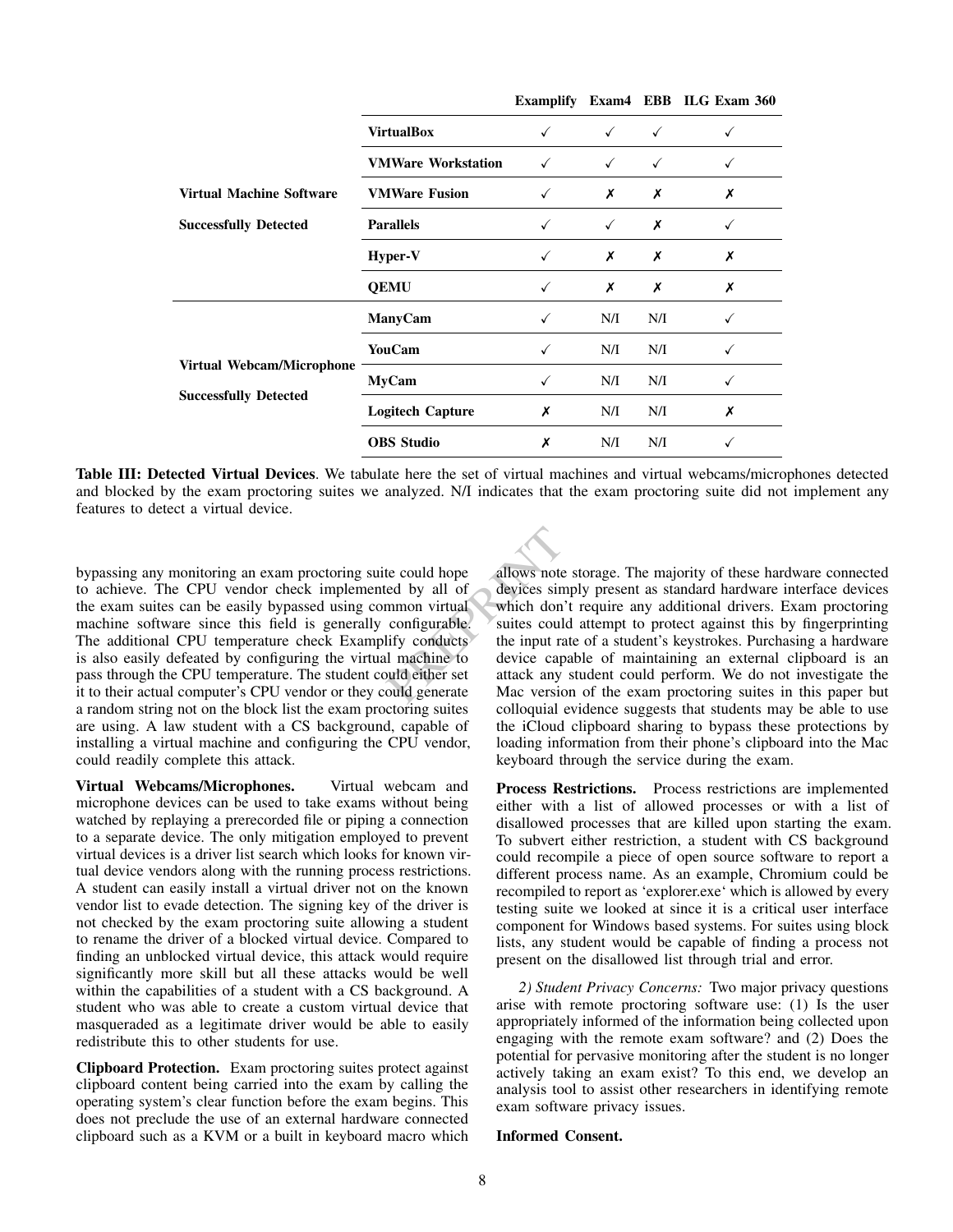<span id="page-8-0"></span>The way in which students interact with exam proctoring software raises significant issues as to the ability of the students to meaningfully consent. An examinee cannot provide meaningful consent to the activities performed by the software if they are unable to learn what information the software collects or what actions it performs. Examinees are not informed as to what specific data these exam proctoring software are actually collecting or the mechanisms used to surveil for cheating and are prohibited from discovering such information by reverse engineering the software.

Attempts to glean information about specific data collected or surveillance mechanisms by reading privacy policies, end user license agreements, or similar documents will not be fruitful. For example, ExamSoft's privacy policy notes "in order to secure the exam takers device, ExamSoft must access and, in some instances, modify device system files." This broad statement is devoid of meaningful information and essentially informs the reader that ExamSoft's Examplify software may do virtually anything to their computer. Other privacy policies contain conflicting statements about the software's activities. For example, the Extegrity Exam4 privacy policy states "Exam4 does not access any data on the laptop other than the data created by the act of taking an exam" and "Exam4 monitors activity the student engages in while taking an exam and creates an encrypted log report for evidentiary purposes." It is not possible for Exam4 to monitor activity the student engages in if it does not access any data other than that created by the act of taking an exam. These types of statements thwart a student's attempt at gaining information on data collection or exam software actions and inhibit their ability to meaningfully consent.

Even if an examinee was able to truly understand and consent to all information being collected and the actions software was performing, such consent would not be meaningful given the examinee's position. In most instances, the examinee does not have bargaining power. They are faced with a simple and daunting choice: accept and use the software as-is or refrain from taking the exam and accept the associated consequences, which in the field of law would mean inability to become a licensed lawyer. Such a "choice" is not a choice at all. While it provides a degree of legal cover for the exam software companies, it fails to meet conventional ethical standards for consent [\[21\]](#page-14-2).

Post Exam Monitoring. Examplify installs a highly privileged system service that is constantly running on the computer even if Examplify isn't open. The currently running applications are logged to a debugging file that is uploaded periodically once the application is open. The service also regularly reaches out to the Examplify server to check for and install updates for the service or the binary. Exam4 and ILG Exam360 also implement a system service for exam monitoring but stop them when the exam is terminated gracefully. Electronic Blue Book directly hooks into the Windows system service with their binary to provide the exam monitoring features. This guarantees that no additional background monitoring is being performed once the binary is closed.

## *E. Automated Analysis of Privacy Impact*

We created an analysis tool based on the RADARE2 and Ghirda frameworks  $[22]$  to simplify the reverse engineering

process for researchers who want to quickly analyze the privacy impact of other exam proctoring solutions and will release the tool on publication. The approach we use in this paper using traditional tools like IDA work well for in depth studies, but they are not well suited for providing a quick summary of an exam proctoring suite's privacy impact. Our tool requires a user to simply run the Python script on the binary they want to analyze and a high level overview of the application will be provided.

*1) Design:* The analysis tool first loads all of the shared object files the binary uses then performs auto analysis using RADARE2's built in analysis suite. This attempts to locate the segments and functions in order to generate a control flow graph. From this control flow graph, we are able to extract cross references to lines in any part of the code which allows us to more easily establish where certain data elements are being used.

dent engages<br>
at created by<br>
extract the encryption key and i<br>
for keys of the correct bit leng<br>
collection or<br>
meaningfully<br>
For a more complete analysis, t<br>
the live memory option which<br>
GDB, and runs to a user define<br>
t We are able to detect privacy sensitive calls such as calls to a microphone, webcam, or video driver by fingerprinting common vendor and system library names. We also attempt to extract information about the security features the exam proctoring suite implements including whether it detects virtual machines, uses a secure connection to reach the back-end server, and whether it encrypts on disk content. If on disk encryption if found, we display the cipher suite being used then attempt to extract the encryption key and initialization vector by searching for keys of the correct bit length in a user definable window around any data references found in the encryption function. For a more complete analysis, the analysis tool can be run with the live memory option which initializes the binary, attaches GDB, and runs to a user defined breakpoint then performs the analysis. This allows a more complete analysis of libraries and code segments which are stored encrypted at rest or loaded from a remote endpoint.

The user can opt to view a summary of the binaries security and privacy properties or a more in depth analysis which features control flow graphs and decompilations with Ghirda of code segments the tool believes are relevant.

*2) Evaluation:* We evaluate the automated analysis tool of the four exam suites with analyzed in this paper to determine whether it accurately identifies relevant security and privacy information about the proctoring suites. We evaluate the tool without using the live memory analysis option since we believe this would be the most commonly run configuration of the tool due to the relatively large perfomance and memory overhead of searching the entire live memory space multiple times on consumer hardware.

We find the tool is able to correctly identify camera and microphone usage in the exam suites besides a false positive which is triggered when analyzing Electronic Bluebook. We determined this false positive is due to the inclusion of a large English dictionary in the binary which incorrectly triggers one of the vendor searches we run. The relevant function control flow graph and decompilation is presented to the user which would allow the user to trivially identify it as irrelevant and therefore disregard.

The tool performs similarly well when finding virtual machine detection, insecure connections, and on disk encryption with results mirroring the results we obtained in our manual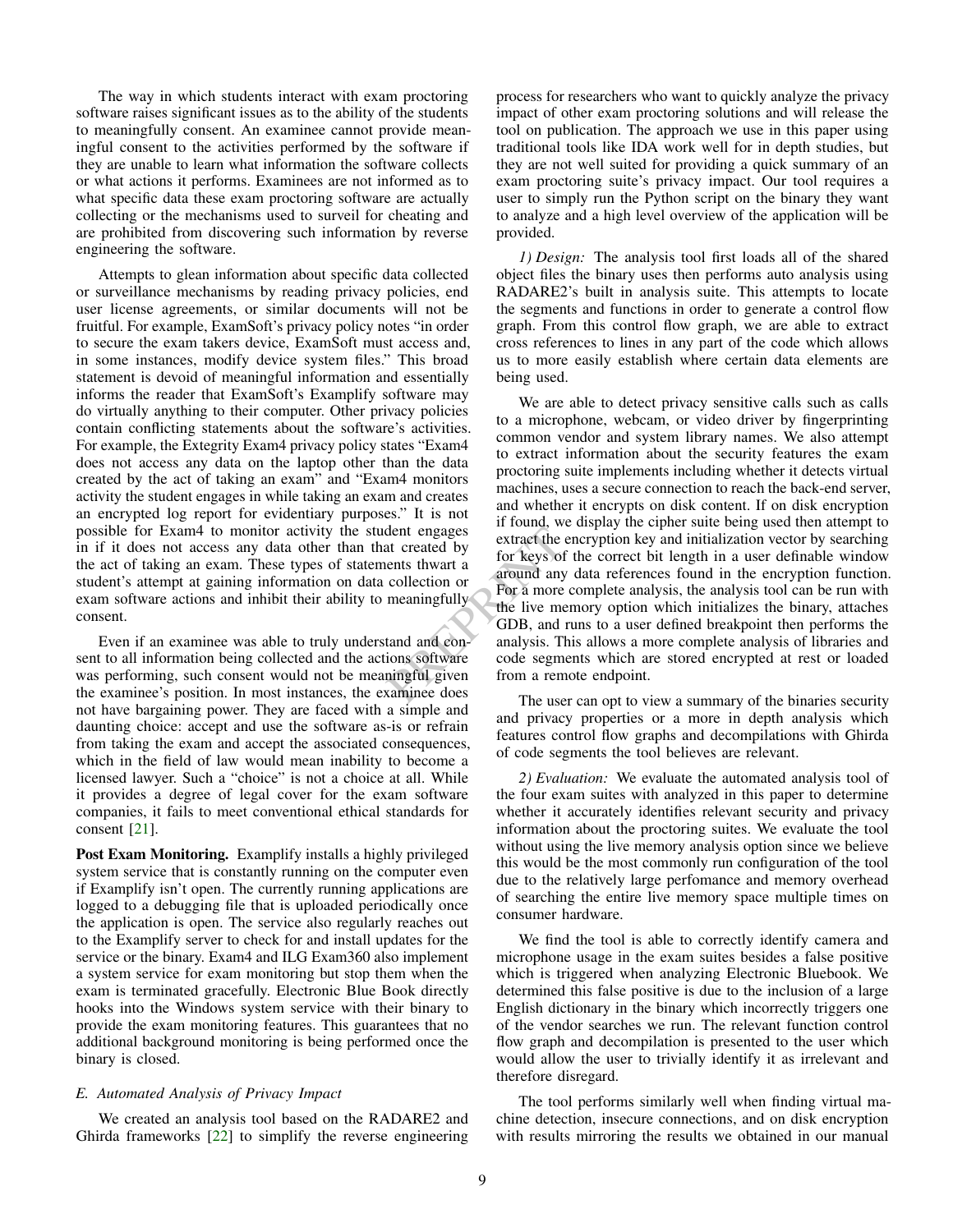<span id="page-9-1"></span>analysis. The encryption key Examplify uses is successfully extracted and presented to the user along with a few false positives. We write a simple Python script to test the encryption keys and initialization vectors the tool outputs and are able to successfully decrypt the on disk libraries for Examplify in under one minute.

## <span id="page-9-0"></span>V. IDENTITY VERIFICATION & FAIRNESS

In this section, we evaluate the accuracy and then the fairness of the facial recognition system used in Examplify, the only one of the products within scope that uses such a feature. However, as this functionality is increasingly penetrating the broader market our section begins with a more generalized analysis [\(Sections](#page-10-0) V-A to [V-B\)](#page-10-1) informed by the product decisions in Examplify.

When forms of identity verification are used as part of examination procedures, it is critical to the fairness of the examination that these procedures minimize bias when determining if the exam taker is the same individual to whom a grade or license will be awarded. This motivates our analysis of identity verification systems in the context of remote proctoring, prompting us to assess whether sufficient attempts have been made to increase accuracy and minimize bias.

Traditionally, human verification both through simple recognition of a student and identification card checks have been used to ensure exam integrity. While these checks could still be conducted in a remote setting using a human proctor who monitors the testing session, there is a large incentive for exam proctoring vendors to move to a fully automated model because it reduces staffing costs and increases the number of students who can be verified within the same time frame. The adoption of an automated approach introduces the possibility of algorithmic bias and unintended situations where a student may be unable to take their exam or would be incorrectly flagged for cheating during the exam.

We separate the facial recognition steps an exam proctoring suite would need to perform into two steps: the initial verification against a student's identification photo to bootstrap their identity; and the continuous verification that insures the student who verified their identity initially continues to take the entire exam. We select a set of open source state of the art algorithms along with 'face-api.js' which is deployed in the real world identity verification system used by Examplify. Given that the expertise of remote proctoring firms is outside AI/ML and that in the current business environment such firms are unlikely to develop and train their own models (an assumption borne out by our analysis of the leading market product), it is reasonable to select pre-trained, off-the-shelf models for comparison.

We select a collection of datasets that provide close analogs to real world conditions that would be experienced by a real world implement to allow us analyze the general accuracy of the facial recognition implementation Examplify uses. We select Morph-II which provides a set of prisoner mugshots with a significant time gap between captures. This allows us to replicate the conditions that would experienced when trying to verify a person against a photograph on their driver's license or identification card which would generally be a relatively old picture of the person. We select the Multi-PIE dataset for verifying the continuous verification mode Examplify uses the ensure the student who completed the verification is the student who completes the rest of the exam. This dataset features images of subjects taken at different head rotations which we believe would be a close analog to the head rotations a student would make while filling out an exam. Both of these datasets provide at a controlled background and lighting condition which allows us to control for these factors which may otherwise increase the variance in our results.

We select an additional collection of datasets for our analysis of potential racial biases in the facial recognition implementation. We select FairFace and UTKFace which both provide a racially balanced selection of faces from in the wild datasets. They provide closely cropped images of each face which allow us to minimize the affect of different backgrounds in subsequent captures of the same subject. We select the 'White', 'Black', and 'Asian' ethnicities for our analysis.

We note that the LFW dataset provides only a limited representation of the faces an exam proctoring facial recognition system would process as the LFW images are captured with uncontrolled backgrounds, facial poses, age differences, and lighting.

ks have been<br>
ks could still<br>
ataset, we simulate the iden<br>
proctor who<br>
in remote proctoring using two<br>
incentive for<br>
[23] for initial verification and<br>
mated model<br>
verification, and run them thro<br>
mated model<br>
datasets It is reasonable to assume that all of these factors could be more precisely controlled during an exam setting. Therefore, while we select our four algorithms using the benchmark LFW dataset, we simulate the identify verification steps utilized in remote proctoring using two additional datasets, Morph-II [23] for initial verification and Multi-PIE [\[24\]](#page-14-5) for continuous verification, and run them through the algorithms. These two datasets feature controlled backgrounds, facial poses, and lighting that we believe more accurately reflect images a facial recognition system used in an exam proctoring suite would be expected to process.

The algorithms we select are based on their accuracy using Labeled Faces in the Wild (LFW) [\[25\]](#page-14-6), the current dataset used most prominently in the literature for benchmarking the fairness of facial recognition algorithms [\[26\]](#page-14-7). This results in a selection containing VGG-Face [\[27\]](#page-14-8), ArcFace [\[28\]](#page-14-9)–[\[31\]](#page-14-10), FaceNet [\[32\]](#page-14-11), and OpenFace [\[33\]](#page-14-12). We note that the LFW dataset provides only a limited representation of the faces an exam proctoring facial recognition system would process as the LFW images are captured with uncontrolled backgrounds, facial poses, age differences, and lighting. It is reasonable to assume that all of these factors could be more precisely controlled during an exam setting. Therefore, while we select our four algorithms using the benchmark LFW dataset, we simulate the identify verification steps utilized in remote proctoring using two additional datasets, Morph-II [\[23\]](#page-14-4) for initial verification and Multi-PIE [\[24\]](#page-14-5) for continuous verification, and run them through the algorithms. These two datasets feature controlled backgrounds, facial poses, and lighting that we believe more accurately reflect images a facial recognition system used in an exam proctoring suite would be expected to process.

We first detail false match, false non-match rates, and image quality in relation to a subject's reported race for both Morph-II and Multi-PIE in a generally applicable way. We then discuss the performance of the algorithm and parameters Examplify implemented over the Morph-II and Multi-PIE datasets. Finally, we discuss the impact Examplify's verification system could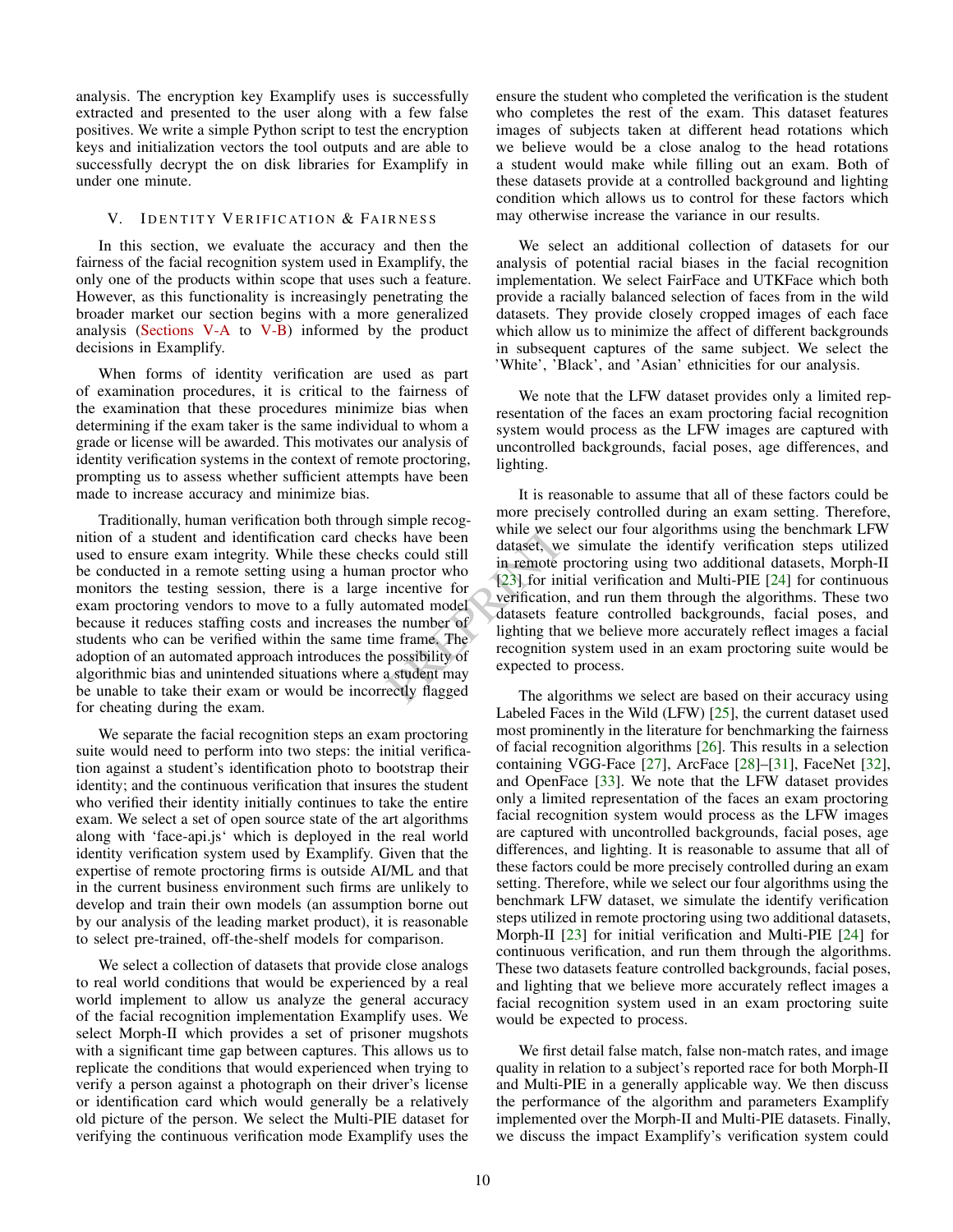<span id="page-10-3"></span><span id="page-10-2"></span>

|                 | African American | <b>European</b> |
|-----------------|------------------|-----------------|
| ArcFace         | 0.483            | 0.520           |
| FaceNet         | 0.424            | 0.492           |
| <b>VGG-Face</b> | 0.163            | 0.132           |
| <b>OpenFace</b> | 0.254            | 0.393           |
| face-api.js     | 0.356            | 0.481           |
|                 |                  |                 |

Table IV: Average false non match rate. We tabulate the false non match rate by racial categorization for each of our evaluated models. An increased false non match rate is seen for the "European" group across all algorithms except VGG-Face.

have on a student attempting to complete an exam with the software.

#### <span id="page-10-0"></span>*A. Initial Identity Verification*

The Morph-II dataset contains images of 13,658 prisoners taken by the Bureau of Prisons throughout their prison sentences with racial classifications available for each subject. These images are analogous to the driver's license images a facial recognition system would use to establish the root of trust for a student's identity during the initial identity verification step. The extended time range, 4.2 years, between subsequent captures of subjects in Morph-II is advantageous in this case as the average driver's license photo refresh rate is 5.7 years in the United States [\[34\]](#page-14-13). This allows us to simulate the aging that would likely occur between the image on a student's identification and the image the testing suite captured of them. We conduct our analysis on subjects in the two primary ethnicities provided in the Morph-II dataset: "White" and "Black"—noting the complexities that come from assigning racial classifications based on facial skin tone, one of the primary drivers of model unfairness. We randomly select an equal number of subjects from each racial group and from these groups further select subjects so that the average time between captures is the same for both groups. The result is an average time between captures of 4.4 years with a total of 2,684 subjects in each group.

*1) False Non Match Rate (FNMR):* We evaluate the false non match rate of the various algorithms across subjects in the African American and European racial groups to quantify the number of students in each group who would be flagged by the system—indicating that the system believes the test taker is 'cheating'. We find the average false non match rate for the African American group to be lower than the European group for all of the algorithms except VGG-Face as can be seen in [Table IV.](#page-10-2) We calculate the variance in the results for each racial group to determine whether a certain group would have an increased number of outliers above the 0.60 distance threshold used by Examplify (we provide a more complete product specific analysis in [Section](#page-11-0) V-C). We find the number of subjects above the cheating threshold track the false non match rate results with more subjects in the European group above the threshold for cheating for all of the algorithms except VGG-Face.

*2) False Match Rate (FMR):* We measure the false match rate by comparing every subject in our selection of subjects to each subject in their racial group subset. A false match would occur where the test taker is not the indented individual (ie, a hired test-taker), but the system falsely concludes the two individuals are the same. The average false match rate for the African American group is higher than the average false match rate for the European group for all of the algorithms we tested. The false match rate average across both racial groups is 1 in 150 which is a relatively high false match rate when compared to the false match rate the LFW benchmark would suggest for the algorithms.

*3) Image Quality:* We use FaceQNet [\[35\]](#page-14-14) which is based on the International Civil Aviation Organization (ICAO) image standard used for passports on the images of subjects in both racial groups to quantify the quality of a subject's image. We calculate the number of non-compliant images in each group and find 5% more of the images in the African American group were compliant with the standard. Previous work cited a bias against African American subjects in the ICAO standard which may suggest an even larger bias in favor of the African American group in our sample set once the bias is corrected.

Fresh rates and advantageous<br>
Present in our label and a stight b b<br>
advantageous<br>
b to Europeans. We verify the in<br>
advantageous<br>
b to Europeans. We verify the in<br>
racial group to determine whet<br>
allows us to<br>
result and *4) Analysis:* Facial recognition algorithms verifying African American subjects with a lower false non match rate than European subjects is a novel result that is rarely seen in facial recognition studies. Conversely, we find the opposite result in our false match rate analysis which shows that African Americans are more likely to be incorrectly verified compared to Europeans. We verify the image quality of subjects in each racial group to determine whether this is influencing the final result and find a slight bias in favor of the African American group. We also calculate the number of subjects in each group who were noted to have facial hair or eyewear differences between their captures and find similar numbers on subjects in each group. We conclude that this result may be due to feature extraction being calibrated for European subjects resulting in feature vectors that do not accurately describe the facial features they intend to map for the African American group. By more randomly placing these feature points, the average distance may be reduced compared to correctly placed feature points but this also reduces the accuracy of the algorithm resulting in the higher false match rate we see in the African American group.

## <span id="page-10-1"></span>*B. Continuous Identity Verification*

The Multi-PIE dataset provides images of 337 subjects in 15 different head positions under 19 different illumination conditions. This allows us to accurately simulate the varying facial tilts encountered by a facial recognition system taking random student captures during an exam. We analyze 15, 30, 45, 60, and 90 degree head angles on subjects classified as "Asian American" and "European" which results in 200 and 120 subjects respectively. We do not include the African American subjects in this analysis as there was not a statistically sufficient number of subjects in the dataset.

*1) False Non Match Rate (FNMR):* We observe similar false non match rates for subjects in either racial group for facial tilts up to +/-15 degrees with almost every subject being successfully recognized by the systems. We begin to see divergence in the recognition accuracy for the different classifiers after +/- 30 degrees facial tilt. Subjects in the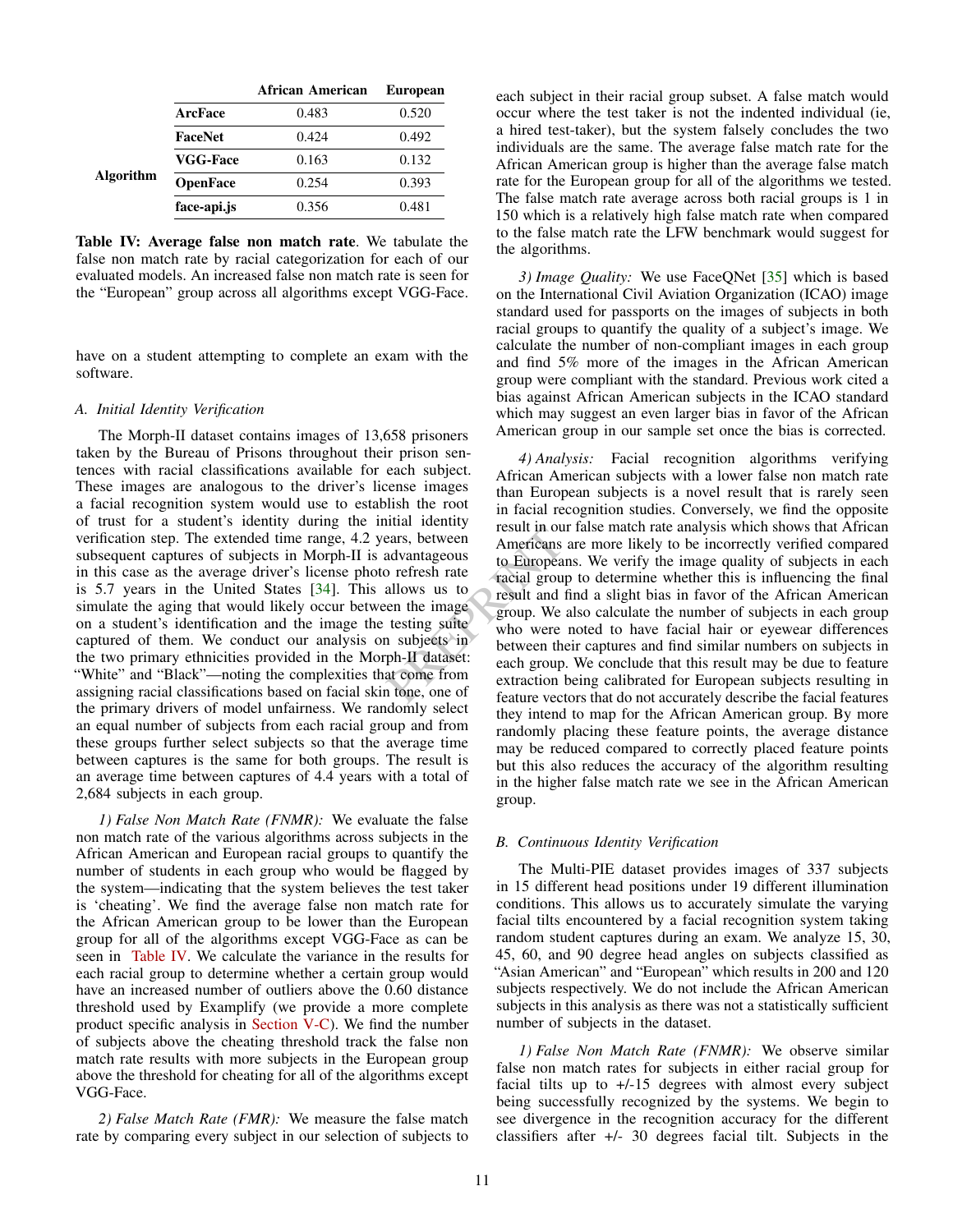<span id="page-11-2"></span><span id="page-11-1"></span>

Figure 2: False Non Match Rates above 'cheating' threshold. These graphs depict the percentage of subjects in the Asian American and European groups respectively who have a false non match rate above Examplify's cheating threshold of 0.60 across a variety of angles.

"Asian American" group experience a higher false non match rate for all of the algorithms once +/-30 degrees facial tilt is achieved. We use the 0.60 distance threshold used by a real world exam proctoring system to calculate the number of subjects who would be flagged for cheating based on the facial tilt they exhibited during the capture. We see a close mirror of our raw false non match rate results with a significantly higher percentage of "Asian American" subjects flagged for cheating than "European" subjects at facial tilts above +/-30 degrees. The VGG-Face classifier outperforms all of the other algorithms for the false non match rate across subjects in either racial group but a bias against subjects in the "Asian American" group is still seen at facial tilts exceeding +/-45 degrees.

*2) False Match Rate (FMR):* We evaluate the false match rate for subjects in either racial groups by comparing each subject to all of the other subjects in the same racial group. We find a higher average false match rate for subjects in the "Asian American" group versus the "European" group for all facial tilts. We note a significant increase in the bias between racial groups once a +/- 30 degree facial tilt is reached. VGG-Face outperforms again with the lowest false match rate across all facial tilts and racial groups. A bias is still exhibited with VGG-Face once the facial tilt exceeds +/- 60 degrees, but this is a significantly more extreme facial tilt than the tilt at which the other algorithms diverged.

*3) Image Quality:* We evaluate the image quality of the images in each group using FaceQNet to determine if any of the variability we saw in the false match and false non match rate performance can be attributed to varying image quality. We find no non-compliant images in any of the images used for subjects in either racial group for facial tilts under +/-30 degrees. This is to be expected as Multi-PIE uses a highly controlled posing system and illumination setup. We find increasing non-compliance rates for facial tilts above +/-30 degrees which is also expected given that the ICAO standard FaceQNet is based on expects straight on passport style captures.

The number of the ICAO standard as more of the ICAO standard as more of the ICAO standard as more of the ICAO standard as more of the ICAO standard as more of the interesting in the results suggest a high rat stagged for r *4) Analysis:* We see the performance of all of the systems degrade as the facial tilt increases. This can be reasonably attributed to the difference in image quality as measured by the ICAO standard as more of the face is occluded. When we evaluate the performance in the context of the 0.60 false non match rate threshold used by Examplify to detect cheating, the results suggest a high rate of false positives would be recorded. The majority of algorithms we tested would flag a student for cheating if they turned their head more than +/- 30 degrees when the randomized capture took place as can be seen in [Figure 2.](#page-11-1) We argue that this is a reasonable facial tilt for a student to exhibit during an exam and would not be considered cheating in an exam hall environment. VGG-Face out performed all of the other algorithms by beginning to significantly flag students once they achieved a +/-45 degree facial tilt.

> We see a higher false match and false non match rate for subjects in the "Asian American" group once a +/-30 degree facial tilt is reached. We theorize that this is due to the classifier being less optimized to extract facial feature vectors from subjects in the "Asian American" group. Previous studies have also raised the possibility that capture conditions are optimized for European faces causing other racial groups to either be under or overexposed [\[36\]](#page-14-15). The ICAO standard would not necessarily flag the image quality for an exposure issue that affected the classifier performance as it defines a relatively large acceptance window in relation to image exposure.

## <span id="page-11-0"></span>*C. Evaluating Real World Implementation*

We reverse engineer the facial recognition module Examplify uses to provide identity verification for exams. We find 'face-api.js' was used as the classifier with the publicly available models found on the project's Github. Examplify uses the two distinct verification modes we described above with a 0.60 distance used as the threshold for when to flag a student for cheating. We note that when a student is flagged, the images are sent to a remote server run by Examplify which may employ a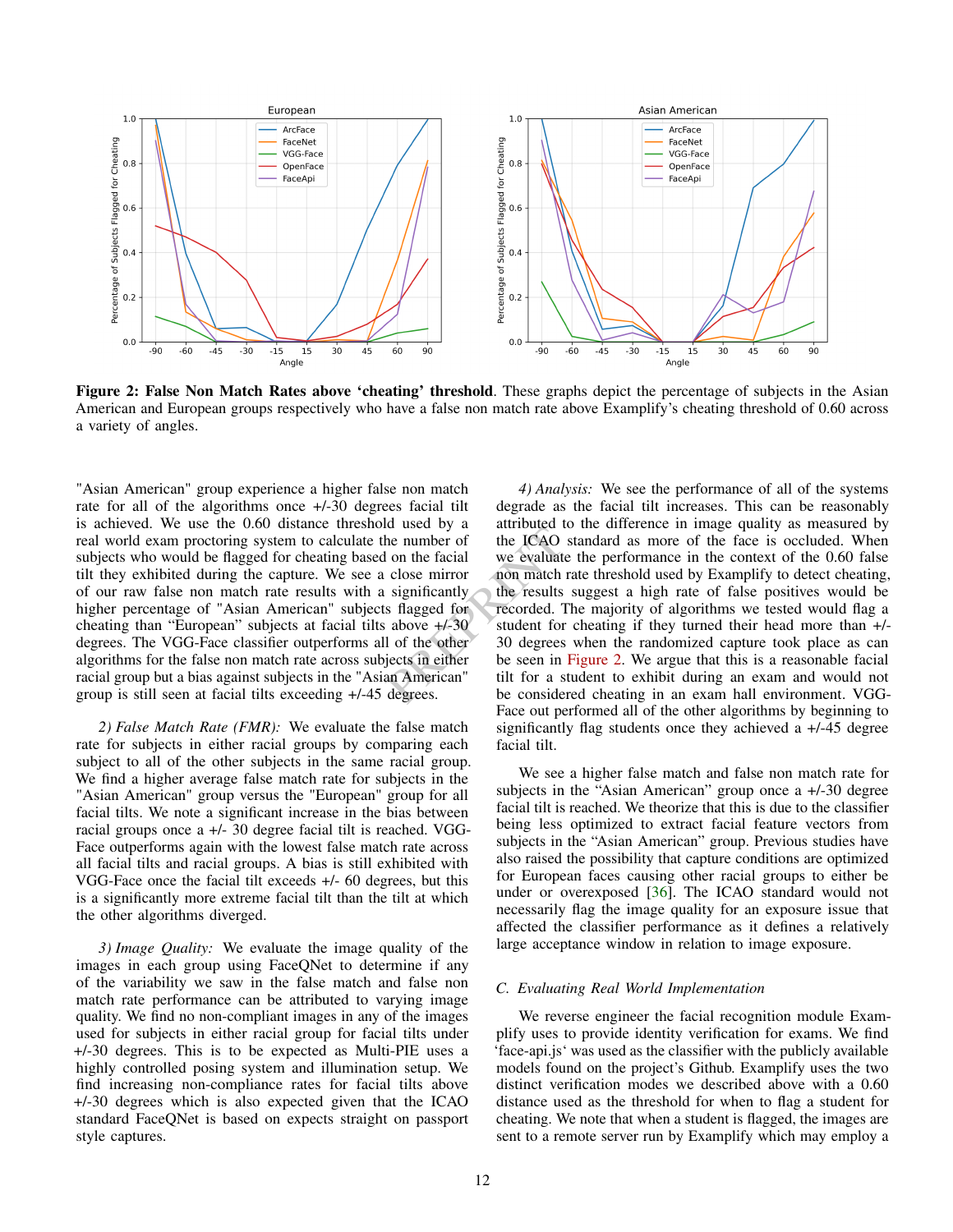<span id="page-12-0"></span>separate secondary automated verification step. We are unable to test this further as we were not able to obtain a test exam in which we had administrative privileges to see what images were finally marked as potential violations.

We find the face-api.js classifier that Examplify uses underperforms the open source state of the art algorithms in both false non match rate and false match rate on the Morph-II dataset which simulates the initial verification step. The high false non match rate and significant variance suggests a student may run into a situation where they are unable to begin their exam due to the automated verification failing. Examplify does not currently have a manual override that would allow a student to bypass this automated verification step in favor of a human verification step.

Similar results can be seen for the 'face-api.js' classifier on the Multi-PIE dataset. Students would begin being flagged once they achieved a facial tilt greater than 30 degrees. This does not result in a denial of service concern like the initial identity verification step but rather flags the student's exam for an instructor to review while grading. This raises concerns over prejudicing the instructor to believe the student cheated based on the presentation of the alert or causing them to simply take disciplinary action on the presence of an alert. The variability is further increased by Examplify using a random silent capture window versus a prompted verification step where a student is instructed to look straight at the camera.

Additionally, we see significant variability in both verification steps based on race. We see higher incidents of flagging for Europeans in the initial verification step and a significantly higher incident of flagging for Asian Americans in the continuous verification step. Given the variability and bias in the facial recognition steps, we believe a human based verification model is a significantly fairer approach to insuring exam integrity.

If an automated classifier is to be used, we recommend training models on a dataset that contains a balanced sampling of subjects from different races versus using pretrained default models. We also recommend evaluating the performance of the algorithms on datasets that realistically represent the use case of the system. The datasets that are commonly used for classifier performance evaluation, such as LFW, cannot be accurately used as an overall benchmark when the images the production system will be processing greatly differ from the dataset used for evaluation. Based on our analysis of our two datasets, chosen to closely resemble images a remote proctoring facial recognition system would process, VGG-Face outperforms 'face-api.js'. Therefore, we believe that adopting VGG-Face would significantly improve the accuracy of the system and slightly reduce the bias. We evaluate the average comparison time of VGG-Face versus 'face-api.js' and note similar comparison times making the cost of adoption minimal.

# VI. DISCUSSION

Impact on Marginalized Groups. Minorities and other marginalized groups are traditionally underrepresented in the legal profession. Using exam software with built-in biases, such as incorrectly flagging certain races for cheating at higher rates, creates an invisible barrier which will likely harm the chances of minorities successfully entering the legal profession and will perpetuate the systemic racism issues the US is grappling with today. Such invisible discrimination, which shows up in the US legal system in the form of unequal enforcement of laws by police and courts, must not be allowed to pervade academia unchecked. Further, while law schools, medical schools, and other tertiary educational institutions have put emphasis in recent years on diversity and addressing the underrepresentation of minorities on their campuses, such efforts are in vain if exam administration is plagued with invisible racial biases. Additional research should be performed by law schools, bar associations, and other educational and licensing institutions on the invisible biases in the exam software they utilize so that marginalized groups are not discriminated against by exam administration processes.

Fundamental Challenges of Remote Examination. Remote exam proctoring suites suffer from a few fundamental limitations in the threat model they can protect against since they are running on untrustworthy hardware unlike traditional exam hall based computerized exams. Security features and monitoring schemes can be created but since the student has full administrative access they will always be able to bypass these protections given enough time. Exam proctoring suite vendors can attempt to increase the time and skill level necessary to compromise the exam by adding complexity to the process through techniques such as obfuscation and active anti-debugging measures.

anti-debugging measures.<br>
in both ver-<br>
incidents of<br>
n step and a<br>
in Americans<br>
ariability and<br>
human based<br>
that is the starting part of the exam suite. Intel<br>
in Americans<br>
execution environments could p<br>
human based<br> In order to create a truly secure remote exam proctoring suite, a vendor needs to establish a trusted environment on the device that restricts the student's ability to extract or modify part of the exam suite. Intel SGX and other similar trusted execution environments could potentially be employed for this, however, it may introduce significant usability and availability concerns due to a much more complex bootstrapping procedure. An application providing a rich user experience while providing sufficient security guarantees through Intel SGX is currently an unsolved problem due to significant components of the operating system having to run outside of the trusted environment in the current operating system model such as the video card driver.

> Risks of Privileged Software. The software we evaluated all request privileged system access. Operating systems increasingly restrict and safeguard such access—a common source of malfeasance. Buggy but well-intentioned code that is given such access substantially broadens the attack surface of the OS and serves as a glaring target. This is so critical that experts increasingly recommend against granting such access even to third-party antivirus software [\[37\]](#page-14-16)!

> Compounding the problem, students are likely to be unaware that privileged system services from the proctoring packages persist well after the exam is over and do not uninstall automatically [\[11\]](#page-13-10), putting them at long term risk.

> Privacy, Surveillance, and Ethical Concerns. In an attempt to meet their design goals, platforms engage in sweeping surveillance, with many taking a 'kitchen sink' approach. This includes everything from keylogging, screen captures, drive access, process monitoring, and A/V feeds, through which the software has access to personal data stored on the device. Outside of this context, these features appear only in malware, highlighting the unusual capabilities of these software. Some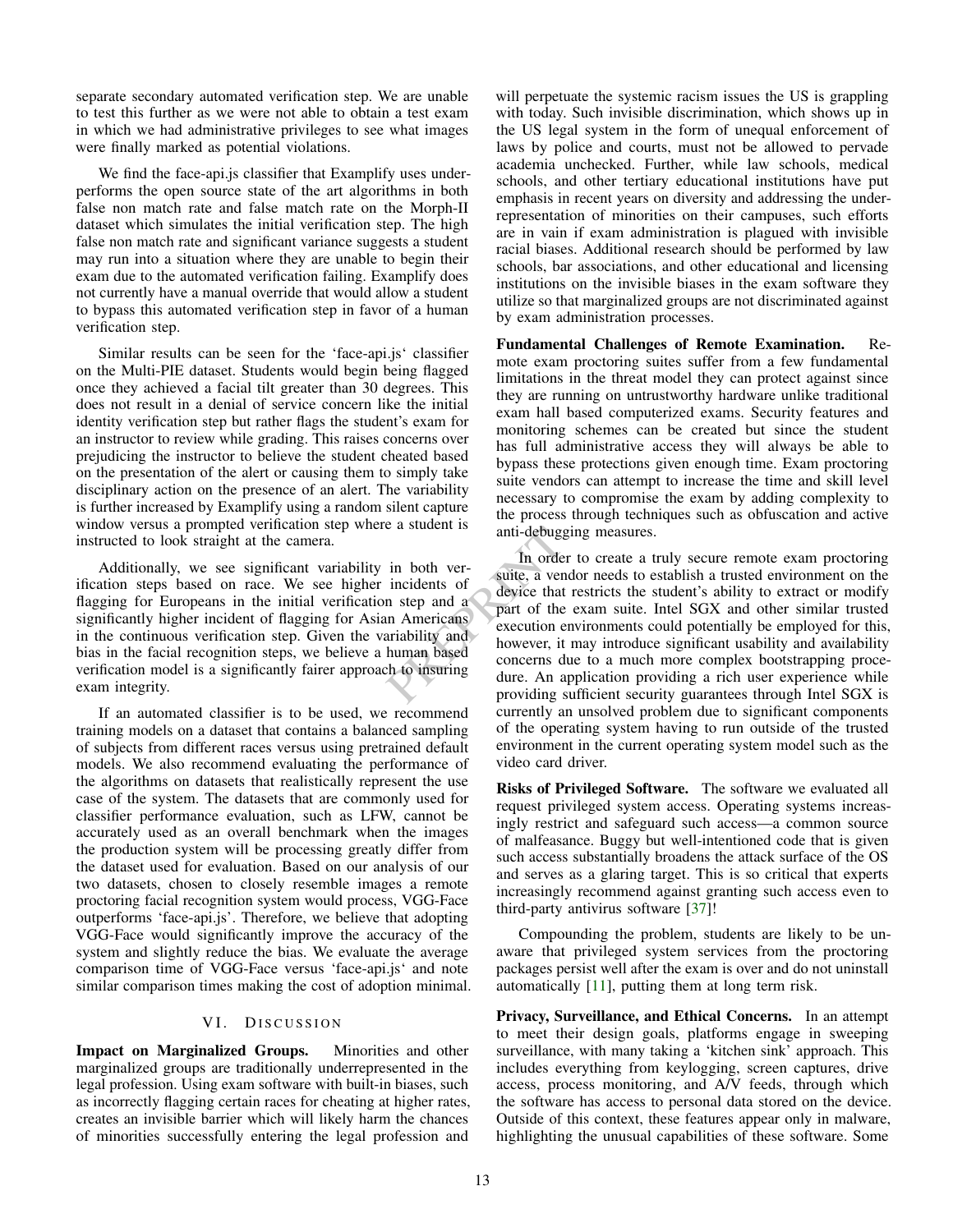<span id="page-13-18"></span>of the binaries also included anti-debugging mechanisms in their code, further limiting the ability of student advocates to assess the security and safety of the software.

The context in which students are required to install proctoring software mitigates their ability to meaningfully consent to the substantial impositions on their privacy and security. This is compounded by the veneer of legitimacy of the platform conveyed by the institutional backing of the school or testing company. Students thus are not in a position to meaningfully object to the use of these platforms and even if they did, are not provided with a reasonable alternative. This dynamic is partially captured in the results of Balash, ET AL. [\[11\]](#page-13-10) who find that trust in institutions substantially reduces the extent to which students are willing to object to remote proctoring.

Recommendations. The strongest recommendation we offer is that where allowable, educators should design assessments that minimize the possible advantage to be gained by cheating. Project work, open book essays, or other similar modes with unrestricted access to resources feature fewer opportunities to gain unfair advantage.

Where re-imagining of assessment is not possible, students should be offered a *meaningful* chance to opt-out of digital testing on their own hardware and should be given the choice of using either provided hardware or paper-copy and live proctoring. Furthermore, schools often put substantial efforts into helping students install proctoring software and should match this with equal efforts to help them uninstall the software while advising them of the risks of retaining it.

Given the substantial fairness concerns with facial recognition systems, our primary recommendation is to avoid using these systems. Where infeasible, it is vital that human review remain a central component and that such review be conducted by multiple diverse individuals so as to reduce human biases as well. Lastly, until such time as more advanced facial recognition technology is developed, if these current algorithms are going to see continued use, candid conversation regarding generalized differences in facial features between racial groups needs to be addressed by programmers through dialogue with racially diverse focus groups and accounted for in calibration settings in an attempt to reduce the incidence of false identification.

#### **ACKNOWLEDGEMENTS**

We thank Paul Ohm for early discussions on the project.

## <span id="page-13-17"></span><span id="page-13-16"></span><span id="page-13-15"></span><span id="page-13-14"></span><span id="page-13-13"></span>**REFERENCES**

- <span id="page-13-0"></span>[1] Raman, R., Sairam, B., Veena, G., Vachharajani, H., and Nedungadi, P., Adoption of online proctored examinations by university students during covid-19: Innovation diffusion study, *Education and Information Technologies*, 1–20, 2021 (cit. on p. [1\)](#page-0-0).
- <span id="page-13-1"></span>[2] Reed, A. *Online Bar Exams Come With Face Scans, Bias Concerns*, Bloomberg Law, [https : / / news .](https://news.bloomberglaw.com/health-law-and-business/online-bar-exams-come-with-face-scans-discrimination-concerns) [bloomberglaw.com/health-law-and-business/online-bar](https://news.bloomberglaw.com/health-law-and-business/online-bar-exams-come-with-face-scans-discrimination-concerns)[exams-come-with-face-scans-discrimination-concerns,](https://news.bloomberglaw.com/health-law-and-business/online-bar-exams-come-with-face-scans-discrimination-concerns) 2020 (cit. on p. [1\)](#page-0-0).
- <span id="page-13-2"></span>[3] Singer, N. *Online Cheating Charges Upend Dartmouth Medical School*, NYTimes, 2021 (cit. on p. [1\)](#page-0-0).
- <span id="page-13-3"></span>[4] Thurlow, M., Lazarus, S. S., Albus, D., and Hodgson, J., Computer-based testing: Practices and considerations. synthesis report 78. *National Center on Educational Outcomes, University of Minnesota*, 2010 (cit. on p. [1\)](#page-0-0).
- <span id="page-13-4"></span>[5] Langenfeld, T., Internet-based proctored assessment: Security and fairness issues, *Educational Measurement: Issues and Practice*, vol. 39, no. 3, 24–27, 2020 (cit. on p. [3\)](#page-2-0).
- <span id="page-13-5"></span>[6] Turani, A. A., Alkhateeb, J. H., and Alsewari, A. A. Students online exam proctoring: A case study using 360 degree security cameras, in *2020 Emerging Technology in Computing, Communication and Electronics (ETCCE)*, IEEE, 2020, 1–5 (cit. on p. [3\)](#page-2-0).
- <span id="page-13-6"></span>[7] Slusky, L., Cybersecurity of online proctoring systems, *Journal of International Technology and Information Management*, vol. 29, no. 1, 56–83, 2020 (cit. on p. [3\)](#page-2-0).
- <span id="page-13-7"></span>[8] Teclehaimanot, B., You, J., Franz, D. R., Xiao, M., and Hochberg, S. A., Ensuring academic integrity in online courses: A case analysis in three testing environments, *The Quarterly Review of Distance Education*, vol. 12, no. 1, 47–52, 2018 (cit. on p. [3\)](#page-2-0).
- <span id="page-13-8"></span>[9] Cohney, S., Teixeira, R., Kohlbrenner, A., ET AL., Virtual classrooms and real harms, *USENIX Symposium on Usable Privacy and Security*, 2021 (cit. on p. [3\)](#page-2-0).
- <span id="page-13-11"></span><span id="page-13-10"></span><span id="page-13-9"></span>[10] Karim, M. N., Kaminsky, S. E., and Behrend, T. S., Cheating, reactions, and performance in remotely proctored testing: An exploratory experimental study, *Journal of Business and Psychology*, vol. 29, no. 4, 555–572, 2014 (cit. on p. [3\)](#page-2-0).
- <span id="page-13-12"></span>opy and live<br>
tantial efforts<br>
and should<br>
1 the software<br>
and should<br>
1 the software<br>
(11) Balash, D. G., Kim, D.<br>
acial recognical recognical and Examiners: Students Pri<br>
balash, D. G., Kim, D.<br>
R. A., Sherr, M., and<br>
Ex [11] Balash, D. G., Kim, D., Shaibekova, D., Fainchtein, R. A., Sherr, M., and Aviv, A. J., Examining the Examiners: Students Privacy and Security Perceptions of Online Proctoring Services, *USENIX Symposium on Usable Privacy and Security*, 2021 (cit. on pp. [3,](#page-2-0) [13,](#page-12-0) 14).
	- [12] Leslie, D., Understanding bias in facial recognition technologies, *arXiv preprint arXiv:2010.07023*, 2020 (cit. on p. [3\)](#page-2-0).
	- [13] Wu, W., Protopapas, P., Yang, Z., and Michalatos, P. Gender classification and bias mitigation in facial images, in *12th ACM Conference on Web Science*, 2020, 106–114 (cit. on p. [3\)](#page-2-0).
	- [14] Singh, R., Agarwal, A., Singh, M., Nagpal, S., and Vatsa, M. On the robustness of face recognition algorithms against attacks and bias, in *Proceedings of the AAAI Conference on Artificial Intelligence*, vol. 34, 2020, 13583–13589 (cit. on p. [3\)](#page-2-0).
	- [15] Nagpal, S., Singh, M., Singh, R., and Vatsa, M., Deep learning for face recognition: Pride or prejudiced? *arXiv preprint arXiv:1904.01219*, 2019 (cit. on p. [3\)](#page-2-0).
	- [16] Grother, P. J., Grother, P. J., and Ngan, M. *Face recognition vendor test (frvt)*. US Department of Commerce, National Institute of Standards AND Technology, 2014 (cit. on p. [3\)](#page-2-0).
	- [17] Feathers, T., Proctorio is using racist algorithms to detect faces, *VICE*, 2021, [https://www.vice.com/en/article/](https://www.vice.com/en/article/g5gxg3/proctorio-is-using-racist-algorithms-to-detect-faces) [g5gxg3/proctorio-is-using-racist-algorithms-to-detect](https://www.vice.com/en/article/g5gxg3/proctorio-is-using-racist-algorithms-to-detect-faces)[faces](https://www.vice.com/en/article/g5gxg3/proctorio-is-using-racist-algorithms-to-detect-faces) (cit. on p. [3\)](#page-2-0).
	- [18] Johnson, E., Hey @proctorio @artfulhacker how do you explain this? *Twitter*, 2020, [http://web.archive.org/web/](http://web.archive.org/web/20210715164139/https://twitter.com/ejohnson99/status/1303121786637373443) [20210715164139/https://twitter.com/ejohnson99/status/](http://web.archive.org/web/20210715164139/https://twitter.com/ejohnson99/status/1303121786637373443) [1303121786637373443](http://web.archive.org/web/20210715164139/https://twitter.com/ejohnson99/status/1303121786637373443) (cit. on p. [3\)](#page-2-0).